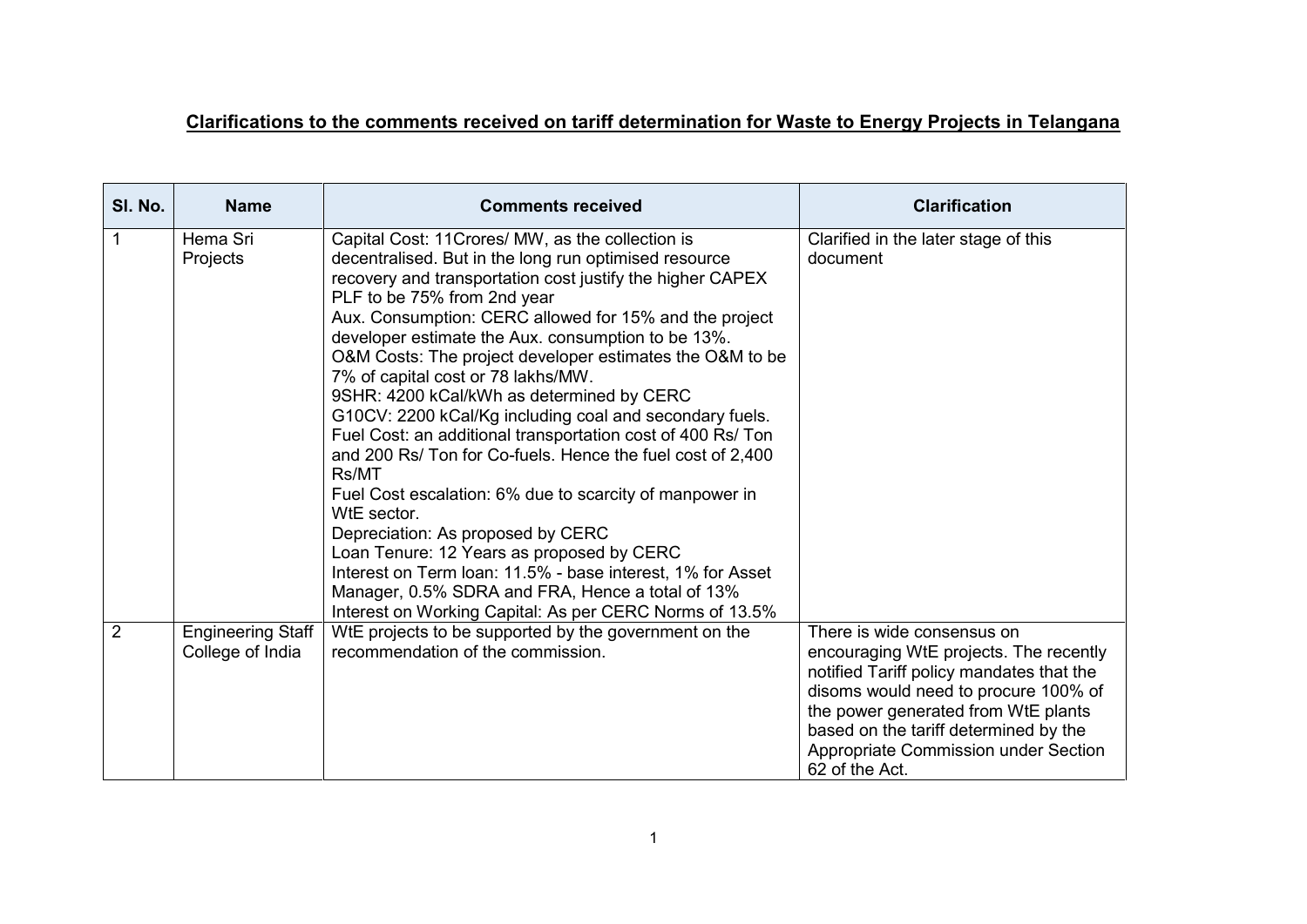| SI. No. | <b>Name</b>                                                      | <b>Comments received</b>                                                                                                     | <b>Clarification</b>                                                                                                                                                                                                                                                                                                                                                                                                                                |
|---------|------------------------------------------------------------------|------------------------------------------------------------------------------------------------------------------------------|-----------------------------------------------------------------------------------------------------------------------------------------------------------------------------------------------------------------------------------------------------------------------------------------------------------------------------------------------------------------------------------------------------------------------------------------------------|
| 3       | Dr. G. Dayakar<br>Reddy,<br><b>Indian Medical</b><br>Association | To fix a viable tariff at the earliest for the WtE Plant in<br>Telangana                                                     | present exercise of proposing<br>The<br>norms for determination of the tariff for<br>WtE projects is for eliciting views from all<br>the concerned stakeholders and is one<br>of the key pre-requisite for tariff<br>determination. Due process will be<br>followed for the fixation of viable tariffs<br>by considering the interest of project<br>developers, DISCOMS, consumer and<br>considering the benefits of WtE projects<br>to the society |
| 4       | Dr. P. Sandhya<br>Rani,<br><b>Indian Medical</b><br>Association  | To fix a viable tariff at the earliest for the WtE Plant in<br>Telangana                                                     | The present exercise of proposing<br>norms for determination of the tariff for<br>WtE projects is for eliciting views from all<br>the concerned stakeholders and is one<br>of the key pre-requisite for tariff<br>determination. Due process will be<br>followed for the fixation of viable tariffs<br>by considering the interest of project<br>developers, DISCOMS, consumer and<br>considering the benefits of WtE projects<br>to the society.   |
| 5       | <b>Banoth Madanial</b>                                           | Expedite the process of fixing a viable tariff to ensure the<br>operationalization and sustainable functioning of the plant. | The present exercise of proposing<br>norms for determination of the tariff for<br>WtE projects is for eliciting views from all<br>the concerned stakeholders and is one<br>of the key pre-requisite for tariff<br>determination. Due process will be<br>followed for the fixation of viable tariffs<br>by considering the interest of project<br>developers, DISCOMS, consumer and<br>considering the benefits of WtE projects<br>to the society.   |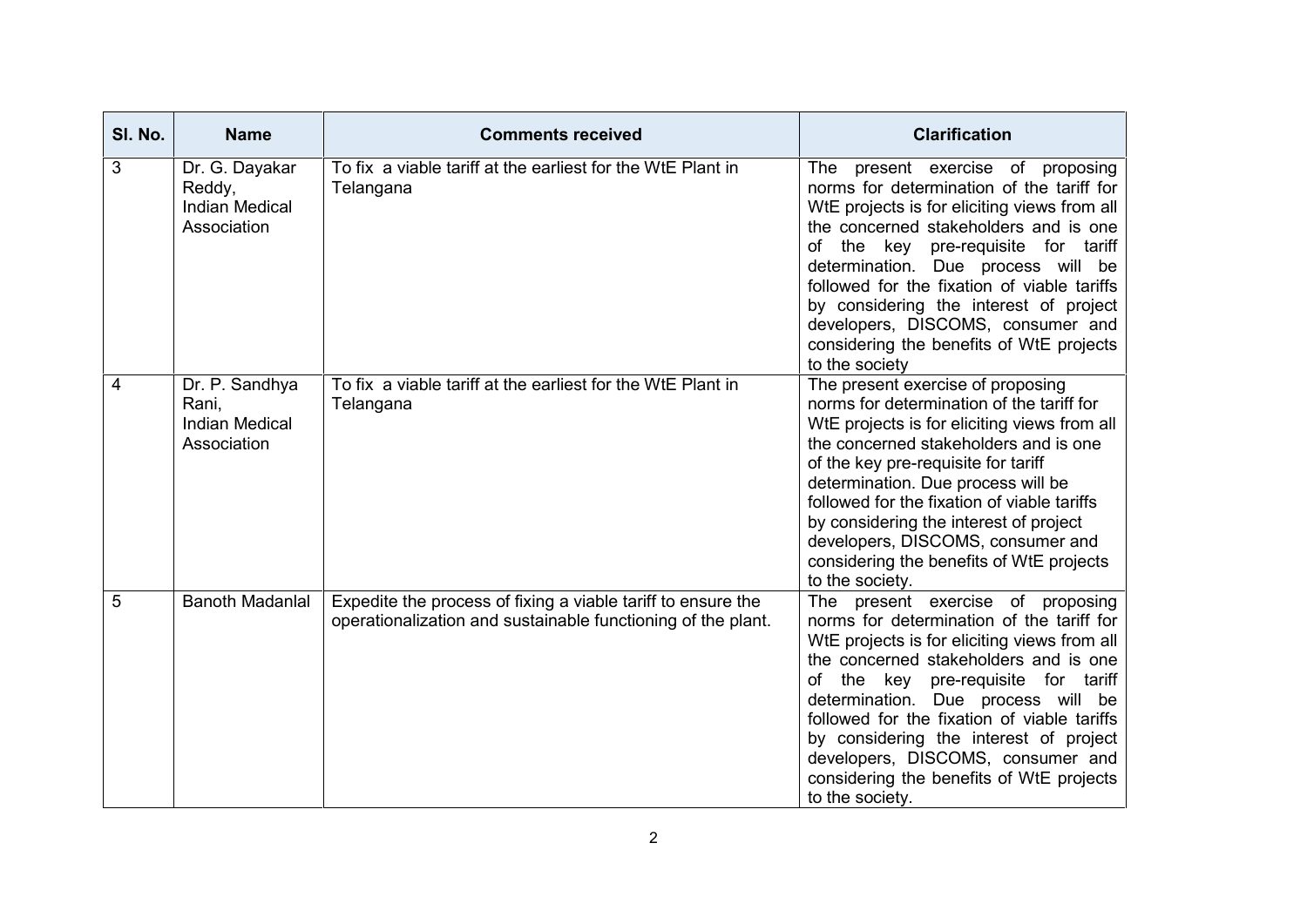| SI. No.        | <b>Name</b>                               | <b>Comments received</b>                                                                                                                                                                                                                                                                                         | <b>Clarification</b>                                                                                                                                                                                                                                                                                                                                                                                                                                                                                                                                                 |
|----------------|-------------------------------------------|------------------------------------------------------------------------------------------------------------------------------------------------------------------------------------------------------------------------------------------------------------------------------------------------------------------|----------------------------------------------------------------------------------------------------------------------------------------------------------------------------------------------------------------------------------------------------------------------------------------------------------------------------------------------------------------------------------------------------------------------------------------------------------------------------------------------------------------------------------------------------------------------|
| 6              | Dr. Syeda<br>Azeem, Osmania<br>University | Commission needs to direct the government to make<br>informed choices by analysing the failures of the past and<br>accordingly plan for the future.<br>Incentives given by the government are for promotion and<br>strengthening of WtE, and hence should not affect the tariff<br>determined by the commission. | While the incentives and other measures<br>announced by the Government are for<br>promotion of the WtE projects, it is<br>pertinent to note that the electricity<br>consumers should not be unduly<br>burdened with higher tariffs. Hence the<br>same needs to be factored by Hon'ble<br>Commission while determination of<br>tariffs. This will ensure reasonable<br>returns to the project developers and<br>also would not pose any undue burden<br>to the consumer.                                                                                              |
| $\overline{7}$ | Leaf Industries<br>Pvt. Ltd.              | Encourage WtE promoters to take up entire process<br>including collection. (or) Provide incentives to encourage<br>recovery and scientific processing of waste.                                                                                                                                                  | A WtE project spans across different<br>sectors - Municipal Administration,<br>Urban development and Power Sector.<br>As a regulatory body for Power Sector,<br>role of the Hon'ble Commission would<br>be to determine tariff payable by<br>electricity<br>consumers<br>for<br>power<br>generated by WtE projects.<br>However announcing of incentives and<br>other support for promotion of WtE<br>projects<br>encouraging<br>WtE<br>and<br>promoters to take up the entire process<br>including collection would not fall under<br>the purview of the Commission. |
| 8              | <b>INDEN</b><br>Technology Pvt.<br>Ltd.   | Special consideration for more advanced technologies such<br>as gasification which are more environmentally friendly but<br>more expensive. Hence, the existing tariff will not make<br>them viable.                                                                                                             | Projects involving gasification<br>technology would entail higher capital<br>costs.<br>Such projects could be considered as<br>and when the costs decline due to<br>higher efficiencies or technological<br>improvement. Hon'ble Commission                                                                                                                                                                                                                                                                                                                          |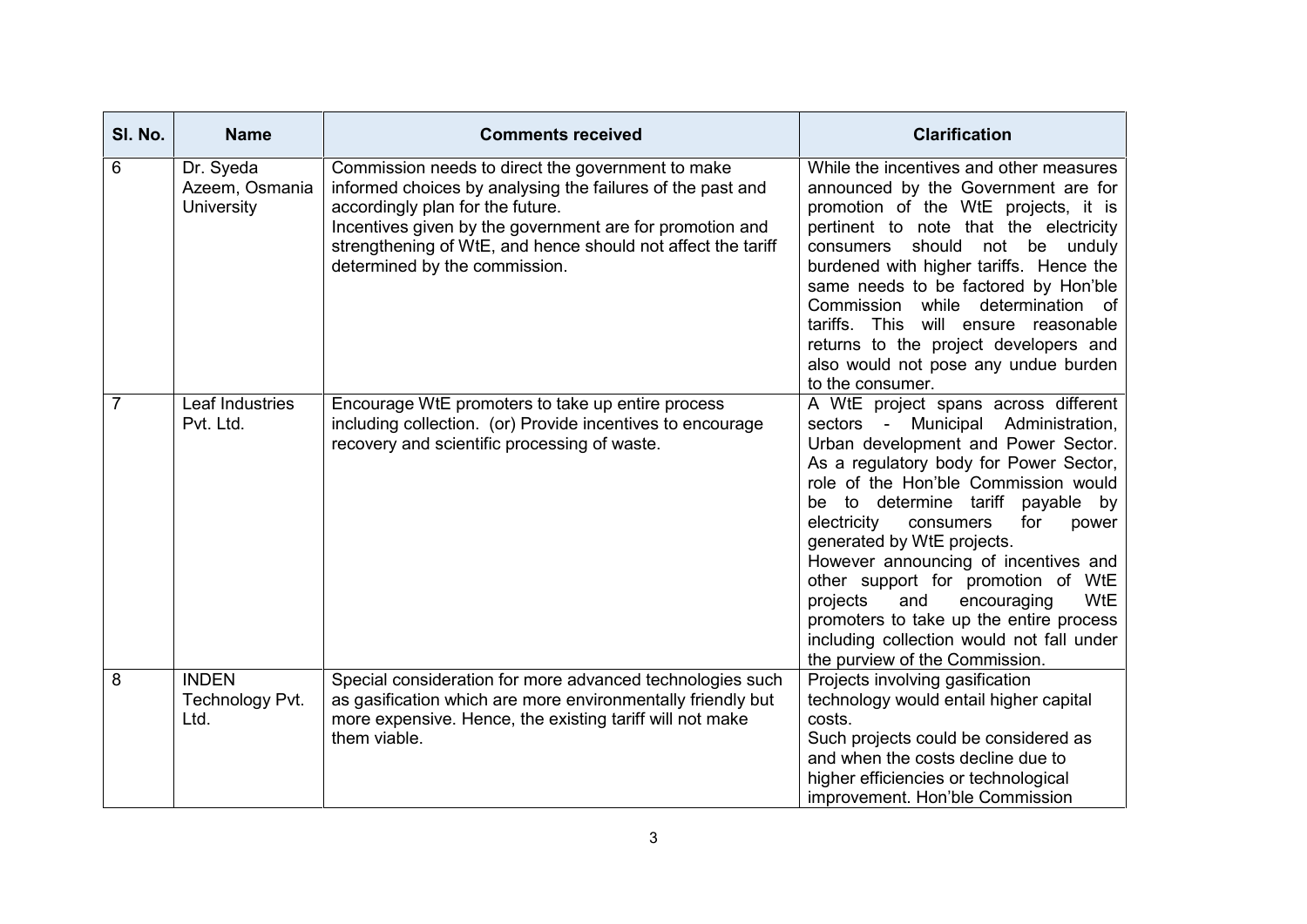| SI. No. | <b>Name</b><br><b>Comments received</b> |                                                                                                                                                                                                                                                                                                                                                                                                                                                                                                                                                        | <b>Clarification</b>                                                                                                                                                                                                                                                                                                                                                                                                                                               |
|---------|-----------------------------------------|--------------------------------------------------------------------------------------------------------------------------------------------------------------------------------------------------------------------------------------------------------------------------------------------------------------------------------------------------------------------------------------------------------------------------------------------------------------------------------------------------------------------------------------------------------|--------------------------------------------------------------------------------------------------------------------------------------------------------------------------------------------------------------------------------------------------------------------------------------------------------------------------------------------------------------------------------------------------------------------------------------------------------------------|
| 9       | Venkatesh, MSW<br><b>Specialist</b>     | MSW sector needs economical support to make it more<br>sustainable.                                                                                                                                                                                                                                                                                                                                                                                                                                                                                    | would take up tariff determination for<br>such projects then.<br>A WtE project spans across different<br>sectors - Municipal Administration,<br>Urban development and Power Sector.<br>As a regulatory body for Power Sector,<br>role of the Hon'ble Commission would<br>be to determine tariff payable by<br>electricity<br>consumers<br>for<br>power<br>generated by WtE projects.<br>However announcing of incentives and<br>other support for promotion of WtE |
|         |                                         |                                                                                                                                                                                                                                                                                                                                                                                                                                                                                                                                                        | <b>WtE</b><br>projects<br>and<br>encouraging<br>promoters to take up the entire process<br>including collection would not fall under<br>the purview of the Commission.                                                                                                                                                                                                                                                                                             |
| 10      | Sri<br>Venkateshwara                    | Capital Cost: Consider an escalated capital cost of 12<br>Crs/MW<br>PLF: 70% from second years seems more reasonable.<br>Aux. Consumption: Request the commission to take aux.<br>consumption of 15%<br>O&M To make the plant comply with MSW handling rules<br>they request the O&M to be 7% of the capital costs.<br>SHR: 4200 as considered by CERC<br>GCV: they estimate the GCV of 2300 kCal/kg<br>Fuel Cost. In addition to 1800 Rs/MT an additional royalty of<br>25 Rs/MT and secondary fuels of 400 Rs/MT. Thus a total<br>cost of 2225 Rs/MT | Clarified in the later stage of this<br>document                                                                                                                                                                                                                                                                                                                                                                                                                   |
|         |                                         | Interest on Term Ioan: 13% (same as Hema Sri)<br>Tipping fee to fulfil the viability gap and to be finalised after                                                                                                                                                                                                                                                                                                                                                                                                                                     |                                                                                                                                                                                                                                                                                                                                                                                                                                                                    |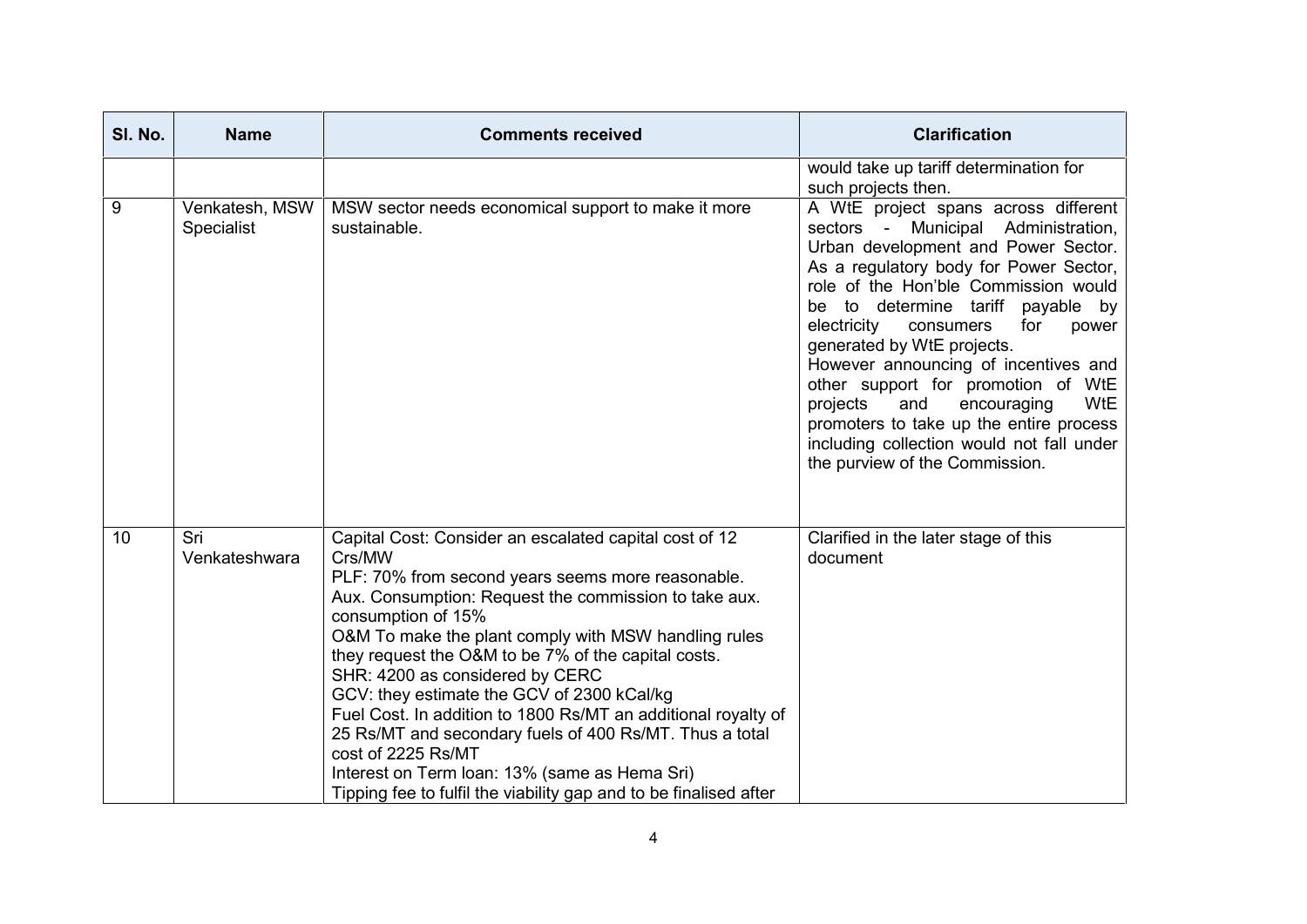| SI. No. | <b>Name</b>                                                        | <b>Comments received</b>                                                                                      | <b>Clarification</b>                                                                                                                                                                                                                                                                                                                                                                                                                             |
|---------|--------------------------------------------------------------------|---------------------------------------------------------------------------------------------------------------|--------------------------------------------------------------------------------------------------------------------------------------------------------------------------------------------------------------------------------------------------------------------------------------------------------------------------------------------------------------------------------------------------------------------------------------------------|
|         |                                                                    | careful consideration of the power purchase order given by<br>TSERC and hence TSERC order need not be revised |                                                                                                                                                                                                                                                                                                                                                                                                                                                  |
| 11      | Green Cop<br>Society                                               | Propose a viable tariff to encourage WtE Projects.                                                            | The present exercise of proposing<br>norms for determination of the tariff for<br>WtE projects is for eliciting views from all<br>the concerned stakeholders and is one<br>of the key pre-requisite for tariff<br>determination. Due process will be<br>followed for the fixation of viable tariffs<br>by considering the interest of project<br>developers, DISCOMS, consumer and<br>considering the benefits of WtE projects<br>to the society |
| 12      | Dr. KVJ Rao,<br>Swami<br>Vivekananda<br>Institute of<br>Technology | Propose a viable tariff to encourage WtE Projects.                                                            | The present exercise of proposing<br>norms for determination of the tariff for<br>WtE projects is for eliciting views from all<br>the concerned stakeholders and is one<br>of the key pre-requisite for tariff<br>determination. Due process will be<br>followed for the fixation of viable tariffs<br>by considering the interest of project<br>developers, DISCOMS, consumer and<br>considering the benefits of WtE projects<br>to the society |
| 13      | Dr. M. Prasad                                                      | Propose a viable tariff to encourage WtE Projects.                                                            | The present exercise of proposing<br>norms for determination of the tariff for<br>WtE projects is for eliciting views from all<br>the concerned stakeholders and is one<br>of the key pre-requisite for tariff<br>determination. Due process will be<br>followed for the fixation of viable tariffs<br>by considering the interest of project<br>developers, DISCOMS, consumer and                                                               |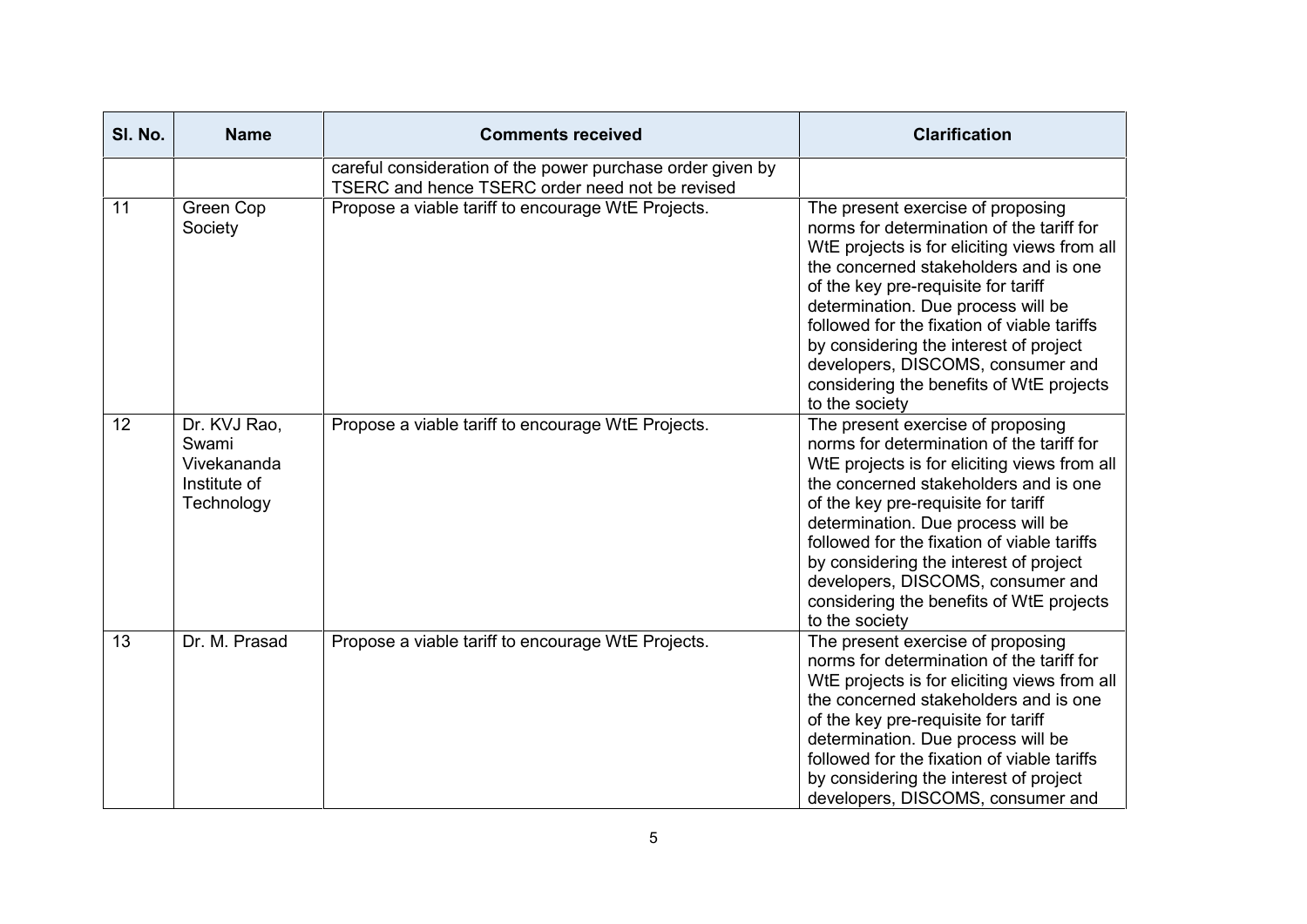| SI. No. | <b>Name</b>                                                                 | <b>Comments received</b>                                                                                                                                                                                                                                                                                                                                                                                                                                                                                                                                                                                                                                                                                                                                                                                                                                                                                                | <b>Clarification</b>                                                                                                                                                                                                                                       |
|---------|-----------------------------------------------------------------------------|-------------------------------------------------------------------------------------------------------------------------------------------------------------------------------------------------------------------------------------------------------------------------------------------------------------------------------------------------------------------------------------------------------------------------------------------------------------------------------------------------------------------------------------------------------------------------------------------------------------------------------------------------------------------------------------------------------------------------------------------------------------------------------------------------------------------------------------------------------------------------------------------------------------------------|------------------------------------------------------------------------------------------------------------------------------------------------------------------------------------------------------------------------------------------------------------|
|         |                                                                             |                                                                                                                                                                                                                                                                                                                                                                                                                                                                                                                                                                                                                                                                                                                                                                                                                                                                                                                         | considering the benefits of WtE projects<br>to the society                                                                                                                                                                                                 |
| 14      | IL&FS                                                                       | TSERC should expedite the decision on viable tariff<br>PLF: Second year PLF for RDF plants should be 70%, also<br>the projects should enjoy a must run status. And will not be<br>subjected to merit order dispatch.<br>Aux. consumption: Should be 15% as per the CERC norms<br>Capital Cost: Capital cost of RDF should be 15 Crs/MW<br>because they involve different type of grate of boiler, furnace<br>design, processing of MSW, Flue gas emission and<br>disposal.<br>Loan Terms: Requested that CERC recommendation should<br>be followed<br>RoE: Requested that CERC recommendations be followed<br>SHR: Requested that CERC recommendation of 4200<br>should be followed<br>GCV: Range of 2000-2200 should be considered.<br>Fuel Mix.: 25% supporting fuels should be allowed<br>Fuel Cost: Fuel cost in the range of 2200-2400 should be<br>considered without the reduction of tipping fee if applicable. | Clarified in the later stage of this<br>document                                                                                                                                                                                                           |
| 15      | Shalivahana<br><b>Green Energy</b>                                          | Aux. Consumption: Reasonable rate of 13%<br>SHR: 4200 kCal/kWh as per CERC<br>GCV: 2200 kCal including 25% secondary fuel mix<br>Fuel Cost: 2400 Rs/MT, the lower fuel cost of 1800 is one of<br>the major reasons for the failure of WtE plants<br>Fuel Cost Escalation: 6% instead of the considered 5%                                                                                                                                                                                                                                                                                                                                                                                                                                                                                                                                                                                                               | Clarified in the later stage of this<br>document                                                                                                                                                                                                           |
| 16      | Nallala Odelu,<br>Govt. Whip,<br>Telangana State<br>Legislative<br>Assembly | Propose a viable tariff to encourage WtE Projects.                                                                                                                                                                                                                                                                                                                                                                                                                                                                                                                                                                                                                                                                                                                                                                                                                                                                      | present exercise of proposing<br>The<br>norms for determination of the tariff for<br>WtE projects is for eliciting views from all<br>the concerned stakeholders and is one<br>the key pre-requisite for tariff<br>of<br>determination. Due process will be |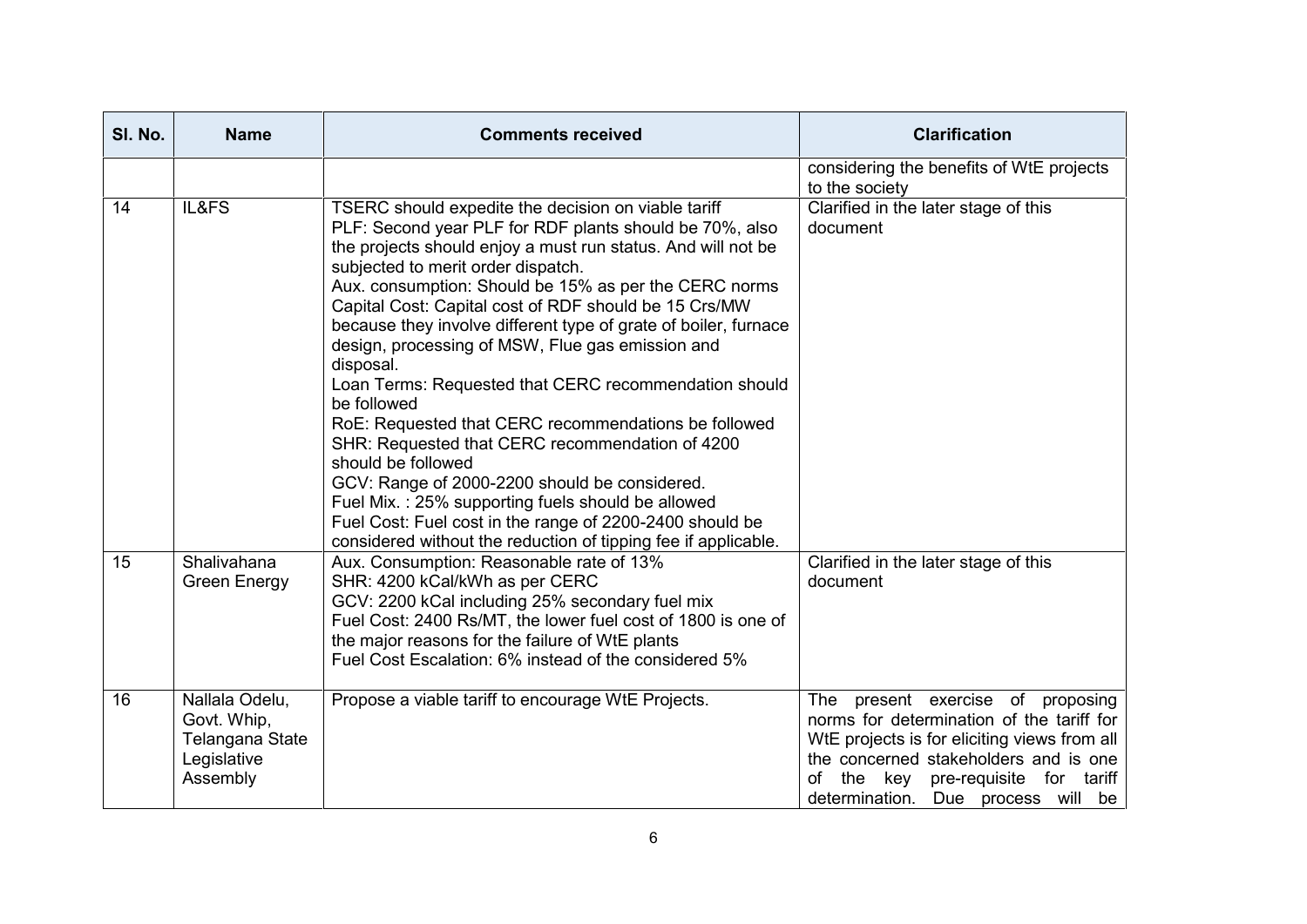| SI. No. | <b>Name</b>                   | <b>Comments received</b>                                                                                                                                                                                                                                                       | <b>Clarification</b>                                                                                                                                                                                                                                                                                                                                                                                                                             |
|---------|-------------------------------|--------------------------------------------------------------------------------------------------------------------------------------------------------------------------------------------------------------------------------------------------------------------------------|--------------------------------------------------------------------------------------------------------------------------------------------------------------------------------------------------------------------------------------------------------------------------------------------------------------------------------------------------------------------------------------------------------------------------------------------------|
|         |                               |                                                                                                                                                                                                                                                                                | followed for the fixation of viable tariffs<br>by considering the interest of project<br>developers, DISCOMS, consumer and<br>considering the benefits of WtE projects<br>to the society                                                                                                                                                                                                                                                         |
| 17      | Putta Madhukar,<br><b>MLA</b> | Propose a viable tariff to encourage WtE Projects.                                                                                                                                                                                                                             | The present exercise of proposing<br>norms for determination of the tariff for<br>WtE projects is for eliciting views from all<br>the concerned stakeholders and is one<br>of the key pre-requisite for tariff<br>determination. Due process will be<br>followed for the fixation of viable tariffs<br>by considering the interest of project<br>developers, DISCOMS, consumer and<br>considering the benefits of WtE projects<br>to the society |
| 18      | Diwakar Rao<br>Nadipelli, MLA | Propose a viable tariff to encourage WtE Projects.                                                                                                                                                                                                                             | The present exercise of proposing<br>norms for determination of the tariff for<br>WtE projects is for eliciting views from all<br>the concerned stakeholders and is one<br>of the key pre-requisite for tariff<br>determination. Due process will be<br>followed for the fixation of viable tariffs<br>by considering the interest of project<br>developers, DISCOMS, consumer and<br>considering the benefits of WtE projects<br>to the society |
| 19      | <b>RDF Power</b><br>Projects  | Aux. Consumption: 11% is not sufficient and request Aux.<br>consumption of 18%<br>O&M: Consider O&M at 8% of the Capital cost due to<br>additional leachate treatment, flue gas treatment and<br>transportation of the rejects to Sanitary Landfill presently at<br>40KM away. | Clarified in the later stage of this<br>document                                                                                                                                                                                                                                                                                                                                                                                                 |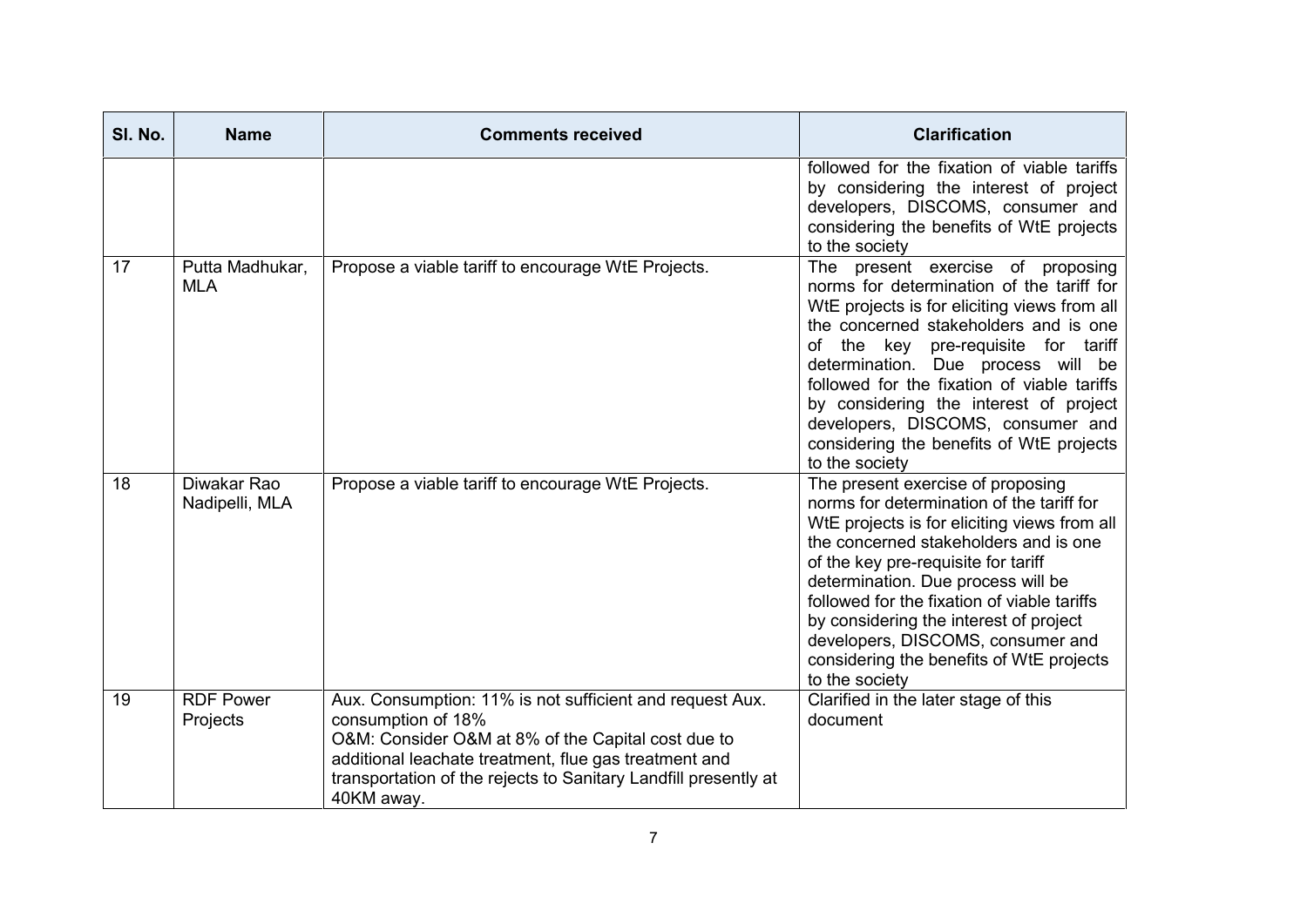| SI. No. | <b>Name</b>                                                     | <b>Comments received</b>                                                                                                                                                                                                                                                                                                                                                                                  | <b>Clarification</b>                                                                                                                                                                                                                                                                                                                                                                                                                                                                                                                                                                                                                                                |
|---------|-----------------------------------------------------------------|-----------------------------------------------------------------------------------------------------------------------------------------------------------------------------------------------------------------------------------------------------------------------------------------------------------------------------------------------------------------------------------------------------------|---------------------------------------------------------------------------------------------------------------------------------------------------------------------------------------------------------------------------------------------------------------------------------------------------------------------------------------------------------------------------------------------------------------------------------------------------------------------------------------------------------------------------------------------------------------------------------------------------------------------------------------------------------------------|
|         |                                                                 | O&M Escalation: to be considered 6% instead of the 5.72%<br>due to increased inflation<br>SHR: due to large size of the boiler consider SHR of 4200<br>kCal/kWh<br>GCV: Consider GCV of 2200 kCal/kWh<br>Fuel Cost: Suggested to consider a fuel cost of 2200 Rs/MT<br>Fuel Cost Escalation: 6%<br>Loan Tenure: 10 years with 2 years moratorium<br>Interest on Term Ioan: 13% (as suggested by Hema Sri) |                                                                                                                                                                                                                                                                                                                                                                                                                                                                                                                                                                                                                                                                     |
| 20      | M. Dana Kishore,<br>Director of<br>Municipal<br>Administration. | The plants incurring additional transportation costs is be<br>considered while determining tariff, i.e. project specific tariff.                                                                                                                                                                                                                                                                          | WtE projects play a<br>key role in<br>generation of energy from waste hence<br>contributing<br>sustainable<br>to<br>a<br>environment.<br>Going forward developers are expected<br>to establish projects using technology<br>and operating procedures best suited to<br>them at the tariff determined by the<br>Commission. In this scenario going for<br>project specific tariff determination would<br>require greater regulatory oversight and<br>collection of data for specific projects.<br>This is not desirable and norm based<br>tariff<br>determination would promote<br>efficiencies<br>the<br>greater<br>among<br>developers in setting up WtE projects. |
| 21      | Hema Sri                                                        | <b>Capital Cost Breakup</b>                                                                                                                                                                                                                                                                                                                                                                               | For the projects studied, hard costs<br>range from 64% to 85% of the total<br>project cost. The following gives the<br>range of the key project cost elements-<br>Plant & Machinery - 50% to 75%<br>Civil works $-3\%$ to 13%                                                                                                                                                                                                                                                                                                                                                                                                                                       |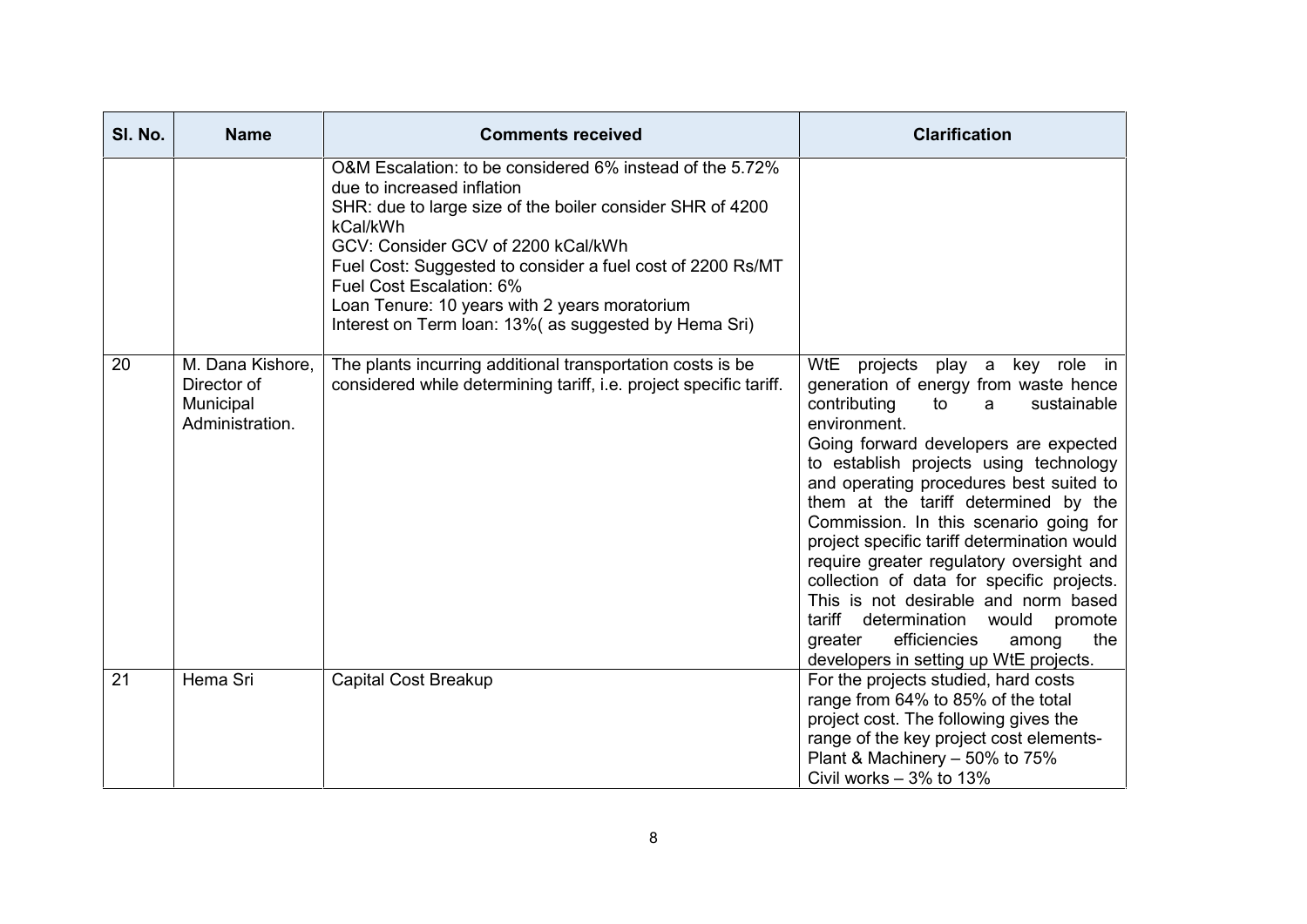| SI. No. | <b>Name</b><br><b>Comments received</b>    |                                                                                                                                                                                                                                                                                                                                                                                                                                                                                                                                                                                                                                          | <b>Clarification</b>                                                                                                                                                                                                                                                                                                                                                                                                                             |  |
|---------|--------------------------------------------|------------------------------------------------------------------------------------------------------------------------------------------------------------------------------------------------------------------------------------------------------------------------------------------------------------------------------------------------------------------------------------------------------------------------------------------------------------------------------------------------------------------------------------------------------------------------------------------------------------------------------------------|--------------------------------------------------------------------------------------------------------------------------------------------------------------------------------------------------------------------------------------------------------------------------------------------------------------------------------------------------------------------------------------------------------------------------------------------------|--|
| 22      | Bio Power Infra.                           | Commission should not interfere in the govt. grants/ benefit<br>of WtE plants for processing purposes.                                                                                                                                                                                                                                                                                                                                                                                                                                                                                                                                   | As the tariff derived is preferential, if any<br>grant is received, it should be factored in<br>the tariff.                                                                                                                                                                                                                                                                                                                                      |  |
| 23      | Koram<br>Kanakaiah, MLA,<br>Khammam        | Propose a suitable tariff                                                                                                                                                                                                                                                                                                                                                                                                                                                                                                                                                                                                                | The present exercise of proposing<br>norms for determination of the tariff for<br>WtE projects is for eliciting views from all<br>the concerned stakeholders and is one<br>of the key pre-requisite for tariff<br>determination. Due process will be<br>followed for the fixation of viable tariffs<br>by considering the interest of project<br>developers, DISCOMS, consumer and<br>considering the benefits of WtE projects<br>to the society |  |
| 24      | Lubna Sarwath                              | Suggests ward wise waste handling units with waste<br>collectors in charge for handling ward's waste.                                                                                                                                                                                                                                                                                                                                                                                                                                                                                                                                    | While the Commission has undertaken<br>this exercise of determination of tariff for<br>WtE projects, the issue of ward wise<br>waste handling units does not fall under<br>the purview of the Commission.                                                                                                                                                                                                                                        |  |
| 25      | <b>Zenith Energy</b>                       | Adopt the tariff as suggested by CERC                                                                                                                                                                                                                                                                                                                                                                                                                                                                                                                                                                                                    | Clarified in the later stage of this<br>document                                                                                                                                                                                                                                                                                                                                                                                                 |  |
| 26      | Hyderabad<br><b>Integrated MSW</b><br>Ltd. | Determination of Tariff should not be linked to tipping fee (as<br>it's not a global standard)<br>Capital Cost: CERC norm itself is low and actual capital cost<br>comes out to be 15 Crs/MW (must have included the cost of<br>processing facilitates also)<br>O&M Expenses: Globally 6-7%, for Asian markets they<br>request to consider 7%<br>Interest on Term Loan: 11.5% is not in line with market<br>alignment and hence is not justified. Suggested to consider<br>13% for long term loans and 13.5% for short term loan<br>PLF: RDF is heterogeneous and hence PLF of 70% as<br>considered by CERC (CERC Considered 80% for RDF | Clarified in the later stage of this<br>document                                                                                                                                                                                                                                                                                                                                                                                                 |  |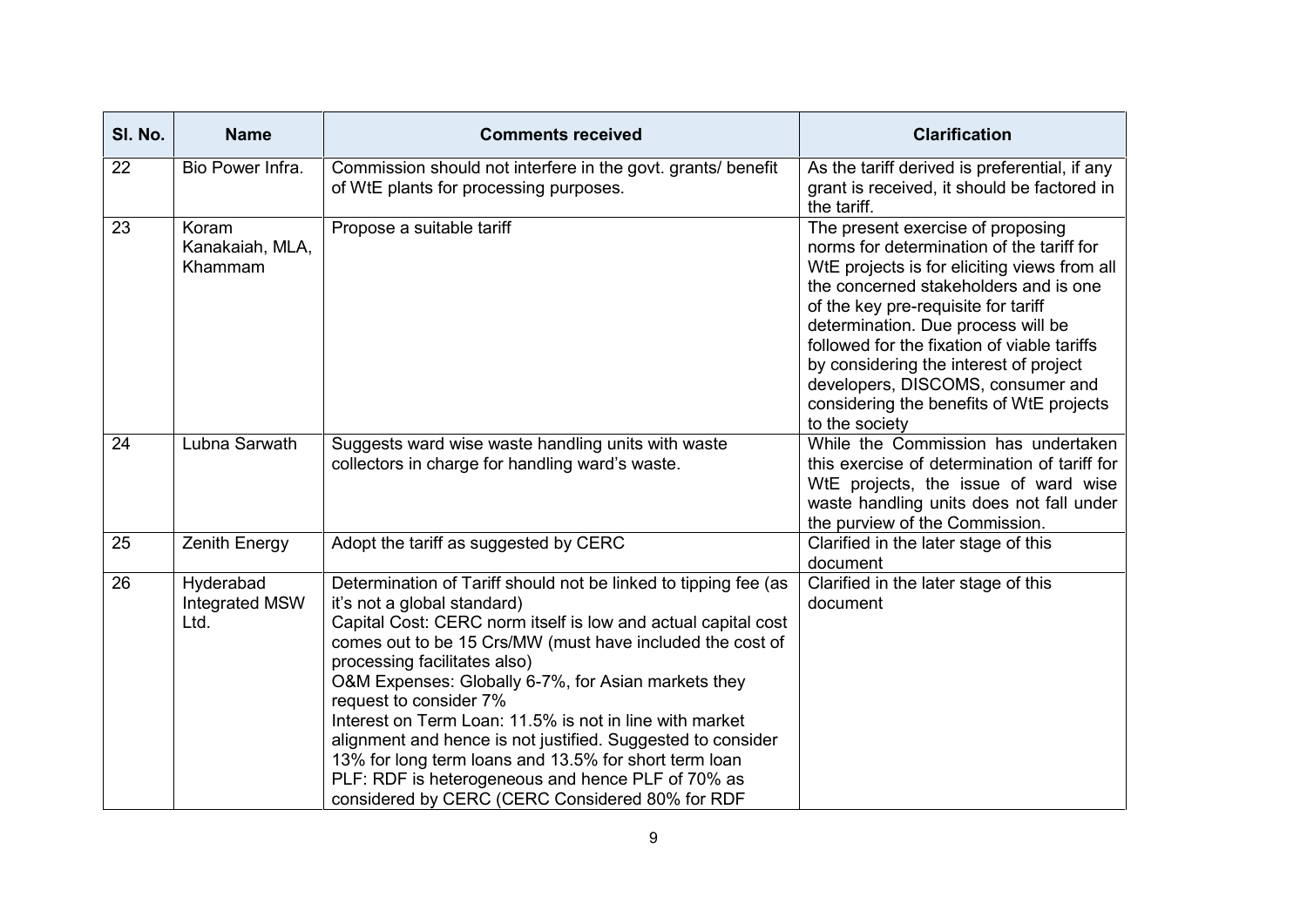| SI. No. | <b>Name</b>     | <b>Comments received</b>                                                                                                                                                                                                                                                    | <b>Clarification</b>                                                                                                                                                                                                                                                                                                                                                                                                                                                                            |
|---------|-----------------|-----------------------------------------------------------------------------------------------------------------------------------------------------------------------------------------------------------------------------------------------------------------------------|-------------------------------------------------------------------------------------------------------------------------------------------------------------------------------------------------------------------------------------------------------------------------------------------------------------------------------------------------------------------------------------------------------------------------------------------------------------------------------------------------|
|         |                 | based plants) should be taken<br>GCV: Because of increased recycling activity the assumed<br>values is very high and is not practically possible.<br>ROE: the given 16% is not attractive for investment<br>Suggests to follow the CERC Generic model and adopt the<br>same |                                                                                                                                                                                                                                                                                                                                                                                                                                                                                                 |
| 27      | Praveen Prakash | Undertake a similar exercise as CERC and come up with<br>viable tariff for WtE plants                                                                                                                                                                                       | The present exercise of proposing<br>norms for determination of the tariff for<br>WtE projects is for eliciting views from all<br>the concerned stakeholders and is one<br>of the key pre-requisite for tariff<br>determination. Due process will be<br>followed for the fixation of viable tariffs<br>by considering the interest of project<br>developers, DISCOMS, consumer and<br>considering the benefits of WtE projects<br>to the society and this is a standard<br>regulatory practice. |

## **1 HEMA SRI CLARIFICATIONS**

| Component | <b>)biections</b> | Clari<br>$ -$<br>cations |
|-----------|-------------------|--------------------------|
|           |                   |                          |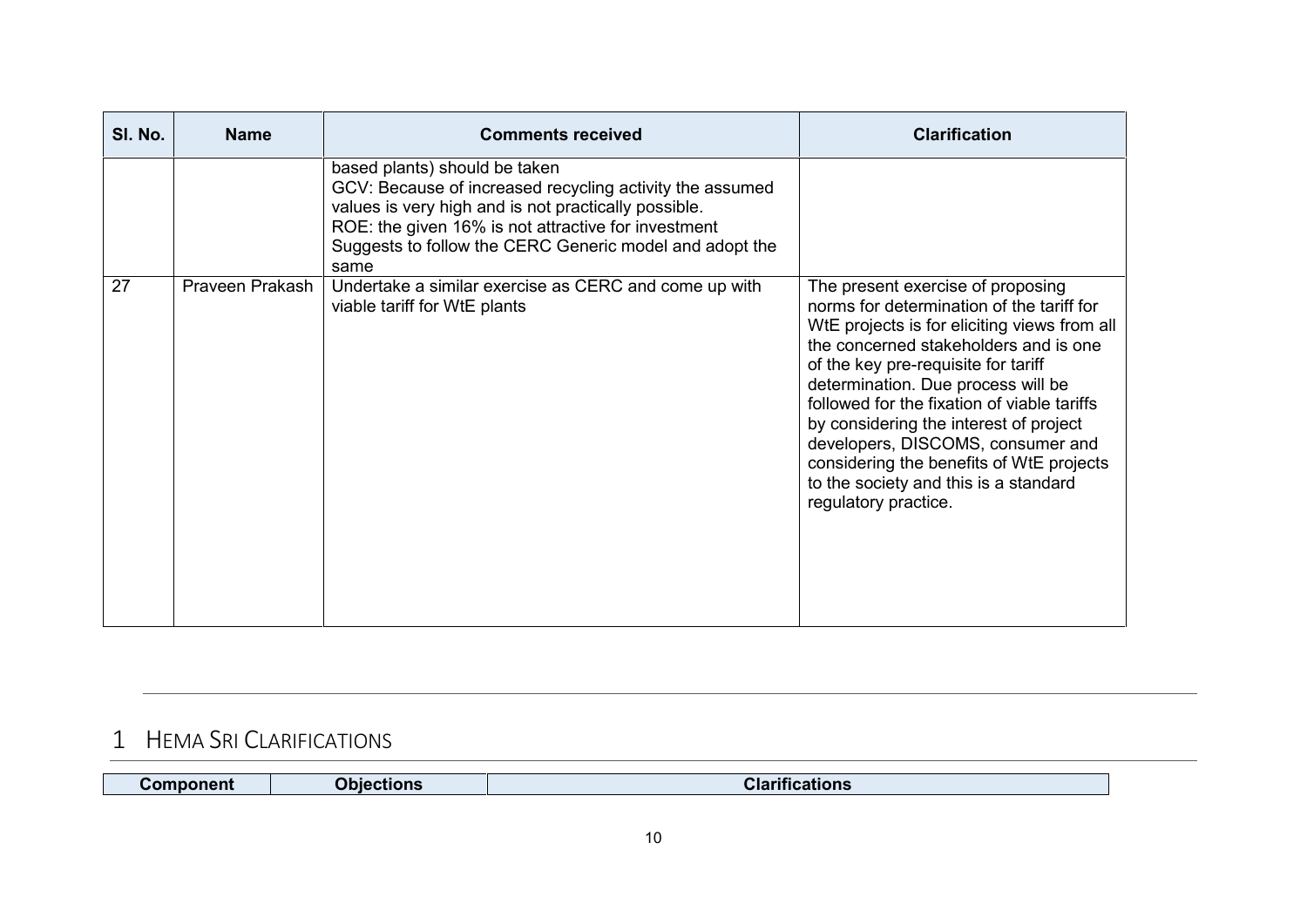| <b>Component</b>           | <b>Objections</b>                                                                                                            | <b>Clarifications</b>                                                                                                                                                                                                                                                                                                                                                                                                                                                                                                                                                                                                                                                                                                                                                                                                                                                                                                                                                             |
|----------------------------|------------------------------------------------------------------------------------------------------------------------------|-----------------------------------------------------------------------------------------------------------------------------------------------------------------------------------------------------------------------------------------------------------------------------------------------------------------------------------------------------------------------------------------------------------------------------------------------------------------------------------------------------------------------------------------------------------------------------------------------------------------------------------------------------------------------------------------------------------------------------------------------------------------------------------------------------------------------------------------------------------------------------------------------------------------------------------------------------------------------------------|
| <b>Capital Cost</b>        | <b>Proposed Capital Cost is</b><br>too low and allow for<br>11Crs./MW                                                        | • A comparative analysis of the tariff orders passed by other SERCs has been<br>carried out. MPERC and GERC have followed norm based approach and<br>have allowed a capital cost of Rs 6 cr/MW and Rs 6.3 crs/MW respectively.<br>A prudence assessment of the capital costs submitted by the project<br>developer has been carried out. The expenses incurred towards operation of<br>processing facilities and transportation of fuel has not been considered<br>under capital costs.<br>• A reasonable level of Interest during Construction (IDC) has been<br>considered towards capital cost.<br>With the aforesaid adjustments in the Capital Cost, the Capital Cost of these<br>projects lie in the range of Rs. 6.60-7.30 Crs./MW<br>Considering the capital cost allowed by different ERCs and the prudence<br>check exercise of the Capital cost information furnished by the project<br>developers, capital cost of Rs 7 crs/MW can be considered to be<br>reasonable. |
| <b>PLF</b>                 | 75% after stabilization                                                                                                      | For RDF based plants certain preprocessing is involved. Hence, the degree of<br>homogeneity is better than MSW and thus RDF based plants should be able to<br>run at higher PLFs. Hence PLF of 80% for RDF based plants after stabilization<br>has been proposed and this is in line with the norm proposed by CERC and<br>other SERCs                                                                                                                                                                                                                                                                                                                                                                                                                                                                                                                                                                                                                                            |
| Auxiliary<br>Consumption   | 13% as 11% is too low in<br>comparison with the<br>CERC recommendation of<br>15%                                             | • GERC and MPERC have allowed an auxiliary consumption of 11.5% only<br>for RDF based plants.<br>The project developers in their tariff application to the Commission have<br>$\bullet$<br>requested for auxiliary consumption in the range of 10-11.5%.<br>The actual auxiliary consumption of the current running Shalivahana project<br>during the last 3-4 years is around 11%<br>Hence, auxiliary consumption of 11% has been proposed                                                                                                                                                                                                                                                                                                                                                                                                                                                                                                                                       |
| Operation &<br>Maintenance | The developer requests<br>an O&M of 7% as they<br>have to do source<br>separation, door to door<br>collection and processing | • As the Commission is fixing a norm based tariff, the collection of waste has<br>not been considered as a processing cost.<br>The expenditure towards processing of waste and transportation of waste<br>has already been allowed under fuel cost.<br>CERC and other SERCs for RDF based projects have allowed an O&M of 5-<br>$\bullet$                                                                                                                                                                                                                                                                                                                                                                                                                                                                                                                                                                                                                                         |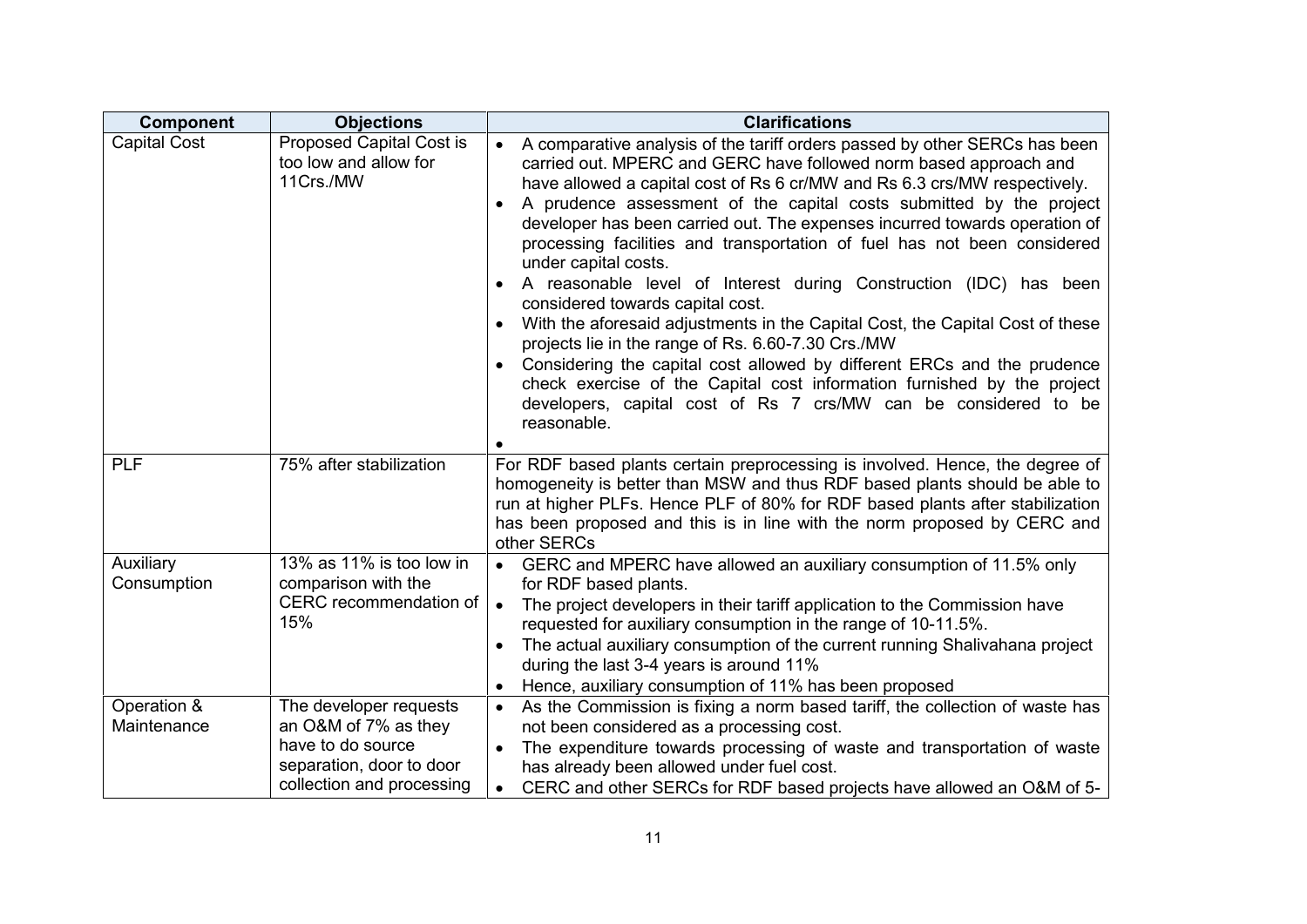| <b>Component</b>               | <b>Objections</b>                                                                                                                                              | <b>Clarifications</b>                                                                                                                                                                                                                                                                                                                                                                                                                                                                    |
|--------------------------------|----------------------------------------------------------------------------------------------------------------------------------------------------------------|------------------------------------------------------------------------------------------------------------------------------------------------------------------------------------------------------------------------------------------------------------------------------------------------------------------------------------------------------------------------------------------------------------------------------------------------------------------------------------------|
|                                | as per MSW Rules 2000.                                                                                                                                         | 6% of the Capital Cost<br>In line with other ERCs, O & M expenses have been considered to be at a<br>level of 6% of Capital Costs.                                                                                                                                                                                                                                                                                                                                                       |
| <b>SHR</b>                     | 4200 kCal/kWh as per<br><b>CERC</b> recommendation                                                                                                             | An SHR of 4,000 Kcal/KWh has been proposed based on the information<br>furnished by the project developers. Due to technological improvement, it is<br>expected that SHR might further reduce in the future for upcoming projects.<br>Hence the proposed level of 4,000 Kcal/KWh is reasonable.                                                                                                                                                                                          |
| <b>GCV</b>                     | 2500 kCal/kg as per<br>CERC norms cannot be<br>attained. The GCV can be<br>improved by installing<br>driers but it increased the<br>Aux. con. And capital cost | An independent test of RDF samples from various parts of Telangana has<br>estimated the GCV in the range 1800-2450 kCal/kg without usage of secondary<br>fuels. Considering the homogeneity in the type of waste found in Telangana,<br>and with proper processing, storage and improved transportation, it is felt that<br>GCV can be fixed at a level of 2,500 Kcal/KWh.                                                                                                               |
| <b>Fuel Cost</b>               | The Developer requests<br>for an additional 400<br>Rs/MT for transportation<br>and 200Rs/MT for Co<br>fuels, totaling up to 2400<br>Rs/MT                      | • MPERC and GERC have allowed for a fuel cost for RDF projects of Rs.1320<br>/Tonne<br>• As per the data provided by the developers processing cost varied from Rs.<br>752 /Tonne to Rs. 825 /Tonne and transportation cost varied from Rs. 650<br>/Tonne to Rs. 1300/Tonne.<br>Hence, A total fuel cost of Rs. 1800/Tonne has been proposed and this<br>includes the transportation costs for a distance of 80-90 KM                                                                    |
| <b>Fuel Cost</b><br>Escalation | 6% against the CERC<br>recommended 5%<br>because of high inflation<br>rates                                                                                    | CERC and different SERC have allowed a fuel cost escalation of 5%. It is felt<br>that 5% fuel price escalation is sufficient to account for the inflation.                                                                                                                                                                                                                                                                                                                               |
| Loan Tenure                    | The CERC<br>recommendation is<br>agreeable                                                                                                                     | RBI "Master Circular - Prudential norms on Income Recognition, Asset<br>$\bullet$<br>Classification and Provisioning pertaining to Advances" dated 1 <sup>st</sup> July 2015<br>allows the banks to provide loans with loan tenure up to 80% of the<br>economic life. Considering a project life of 20 years, the loan tenure would<br>be 16 years.<br>IREDA Financing Norms and Schemes dated 01 <sup>st</sup> November 2015 has<br>allowed for loan repayment schedule of 10-15 Years. |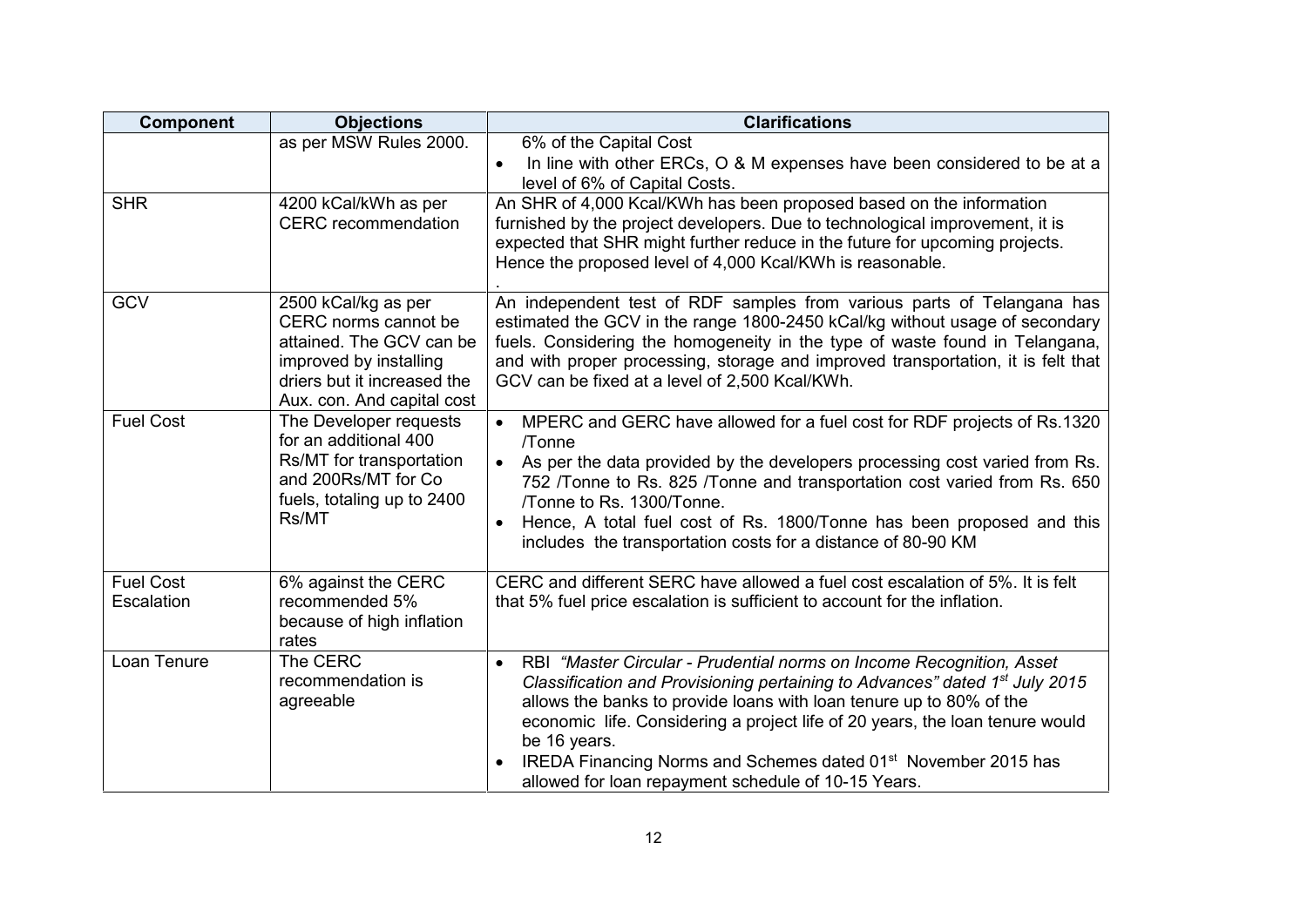| <b>Component</b>    | <b>Objections</b>                                                                                                                 | <b>Clarifications</b>                                                                                                                                                                                                                                                                                                                                                                                                    |
|---------------------|-----------------------------------------------------------------------------------------------------------------------------------|--------------------------------------------------------------------------------------------------------------------------------------------------------------------------------------------------------------------------------------------------------------------------------------------------------------------------------------------------------------------------------------------------------------------------|
| Interest on Debt    | The project developer<br>requests interest on term<br>loan be 13% and as 1%<br>fees is being charged by<br>asset manager and DSRA | Hence a loan tenure of 15 years has been proposed.<br>IREDA Financing Norms and Schemes dated 01 <sup>st</sup> November 2015 has laid<br>down the interest rates for Biomass Power and other sector projects. The<br>interest rate ranges from 10.60% to 11.90%<br>WtE projects would also be eligible to avail such loans from IREDA and<br>hence a benchmark Grade II interest rate along with an additional allowance |
| Interest on Working | and FRA imact to about<br>.5% on the PMDO interest<br>rate of 11.5%<br>13.5%                                                      | of 0.25% can be applied to WtE projects. Hence 11.5% has been proposed<br>An additional 1% for Interest on Working Capital as compared to long term                                                                                                                                                                                                                                                                      |
| Capital             |                                                                                                                                   | Interest rate of 11.5%. Hence, an Interest of 12.5% is proposed for Interest<br>on Working Capital for WtE projects.                                                                                                                                                                                                                                                                                                     |

### **2 SRI VENKATESWARA**

| <b>Objections</b><br><b>Component</b>                                                                                                                                                                             | <b>Clarifications</b>                                                                                                                                                                                                                                                                                                                                                                                                                                                                                                                                                                                                                                                                                                                                                                                                                                                                                                                                                                                                                                       |
|-------------------------------------------------------------------------------------------------------------------------------------------------------------------------------------------------------------------|-------------------------------------------------------------------------------------------------------------------------------------------------------------------------------------------------------------------------------------------------------------------------------------------------------------------------------------------------------------------------------------------------------------------------------------------------------------------------------------------------------------------------------------------------------------------------------------------------------------------------------------------------------------------------------------------------------------------------------------------------------------------------------------------------------------------------------------------------------------------------------------------------------------------------------------------------------------------------------------------------------------------------------------------------------------|
| <b>Proposed Capital Cost is</b><br><b>Capital Cost</b><br>too low. CERC allows for<br>8Crs./MW and since the<br>project is located in area<br>of low water availability<br>additional CAPEX has<br>been incurred. | A comparative analysis of the tariff orders passed by other SERCs has been<br>carried out. MPERC and GERC have followed norm based approach and<br>have allowed a capital cost of Rs 6 cr/MW and Rs 6.3 crs/MW respectively.<br>A prudence assessment of the capital costs submitted by the project<br>developer has been carried out. The expenses incurred towards operation of<br>processing facilities and transportation of fuel has not been considered<br>under capital costs.<br>• A reasonable level of Interest during Construction (IDC) has been<br>considered towards capital cost.<br>With the aforesaid adjustments in the Capital Cost, the Capital Cost of these<br>projects lie in the range of Rs. 6.60-7.30 Crs./MW<br>Considering the capital cost allowed by different ERCs and the prudence<br>check exercise of the Capital cost information furnished by the project<br>developers, capital cost of Rs 7 crs/MW can be considered to be<br>reasonable.<br>Norm based approach of setting capital and other costs are done. Project |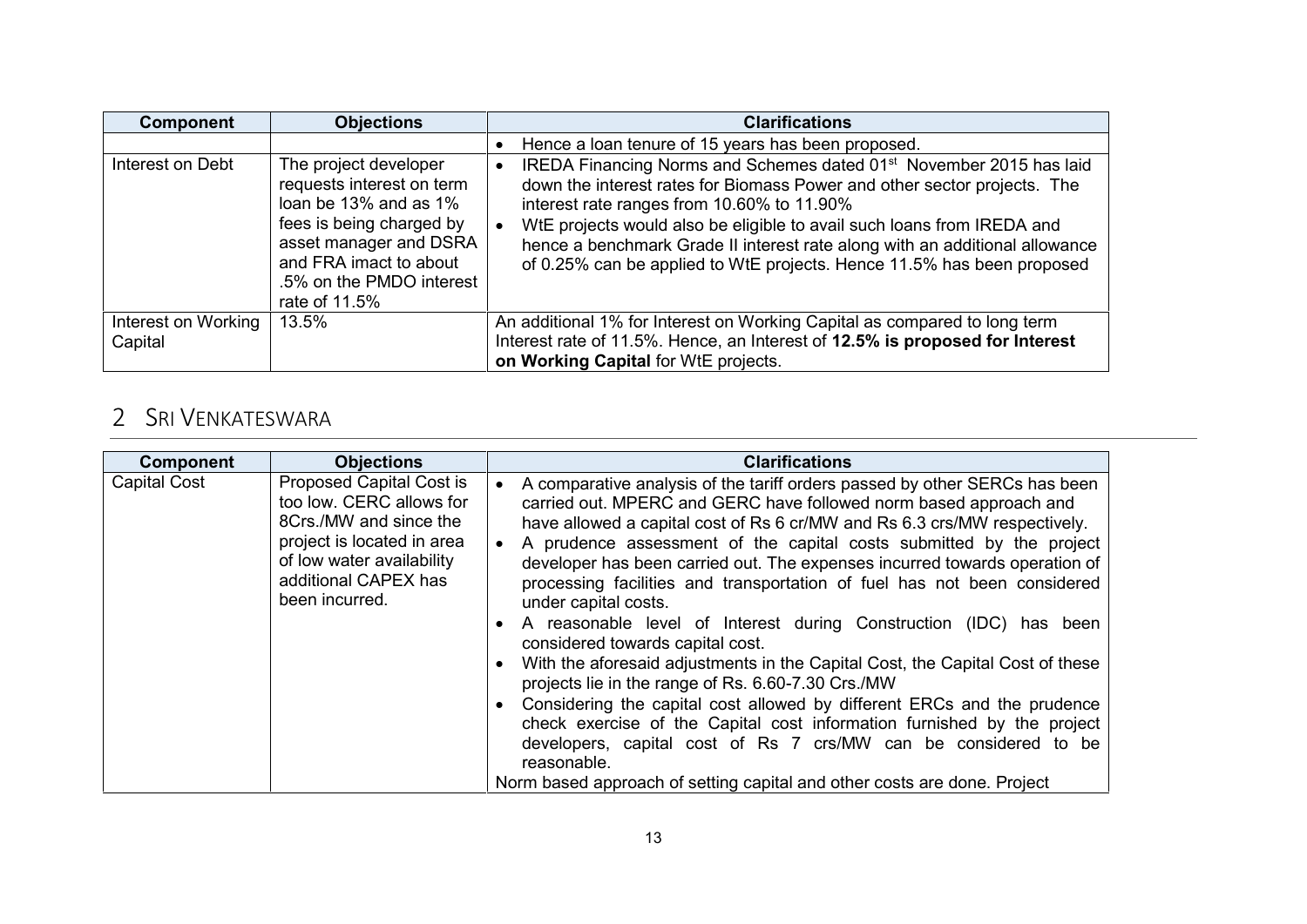| <b>Component</b>           | <b>Objections</b>                                                                                                                                              | <b>Clarifications</b>                                                                                                                                                                                                                                                                                                                                                                                                          |
|----------------------------|----------------------------------------------------------------------------------------------------------------------------------------------------------------|--------------------------------------------------------------------------------------------------------------------------------------------------------------------------------------------------------------------------------------------------------------------------------------------------------------------------------------------------------------------------------------------------------------------------------|
|                            |                                                                                                                                                                | specific determination of capital costs would entail regulatory scrutiny and<br>prudence check of the costs incurred by each project developer which is not<br>desirable.                                                                                                                                                                                                                                                      |
| <b>PLF</b>                 | 70% after stabilization                                                                                                                                        | RDF based plants involve a certain preprocessing involved. Hence, the degree<br>of homogeneity is better than MSW and thus RDF based plants should be able<br>to run at higher PLFs. Hence as per CERC norms PLF of 80% for RDF based<br>plants after stabilization has been taken                                                                                                                                             |
| Auxiliary<br>Consumption   | 15% as per CERC<br>recommendation                                                                                                                              | • GERC and MPERC have allowed an auxiliary consumption of 11.5% only<br>for RDF based plants.<br>The project developers in their tariff application to the Commission have<br>requested for auxiliary consumption in the range of 10-11.5%.<br>The actual auxiliary consumption of the current running Shalivahana project<br>during the last 3-4 years is around 11%<br>Hence, auxiliary consumption of 11% has been proposed |
| Operation &<br>Maintenance | The developer requests<br>an O&M of 7% as WtE<br>plants involve emission<br>treatment and processing                                                           | CERC and other SERCs for RDF based projects have allowed an O&M of 5-<br>$\bullet$<br>6% of the Capital Cost<br>In line with other ERCs, O & M expenses have been considered to be at a<br>$\bullet$<br>level of 6% of Capital Costs. The additional emission treatment and<br>processing equipments should be part of the CAPEX and hence O & M fixed<br>at 6% of the capital cost would cover for the O & M expenses.        |
| <b>SHR</b>                 | 4200 kCal/kWh as per<br><b>CERC</b> recommendation                                                                                                             | Although CERC has proposed a SHR of 4200 kCal/kg the project developers in<br>Telangana requested an SHR of 4000 kCal/kg before the corresponding order.<br>Hence accepting the request for higher SHR based on CERC order doesn't<br>seem reasonable.                                                                                                                                                                         |
| <b>GCV</b>                 | 2500 kCal/kg as per<br>CERC norms cannot be<br>attained. The GCV can be<br>improved by installing<br>driers but it increased the<br>Aux. con. And capital cost | In an independent test of RDF from various WtE projects in Telangana a GCV<br>close to 2500 kCal/kg for RDF without secondary fuels has been attained by a<br>project developer. To encourage competition and discourage inefficiencies the<br>same has been fixed for determining generic tariff. Case by case analysis<br>negates the purpose of norm based Tariff determination                                             |
| <b>Fuel Cost</b>           | The Developer requests<br>for an additional 25<br>Rs/MT for transportation                                                                                     | The usage of co fuels will be very difficult to monitor and hence has not<br>$\bullet$<br>been allowed.<br>The CERC order also prohibits usage of Secondary fuel. The tariff policy of                                                                                                                                                                                                                                         |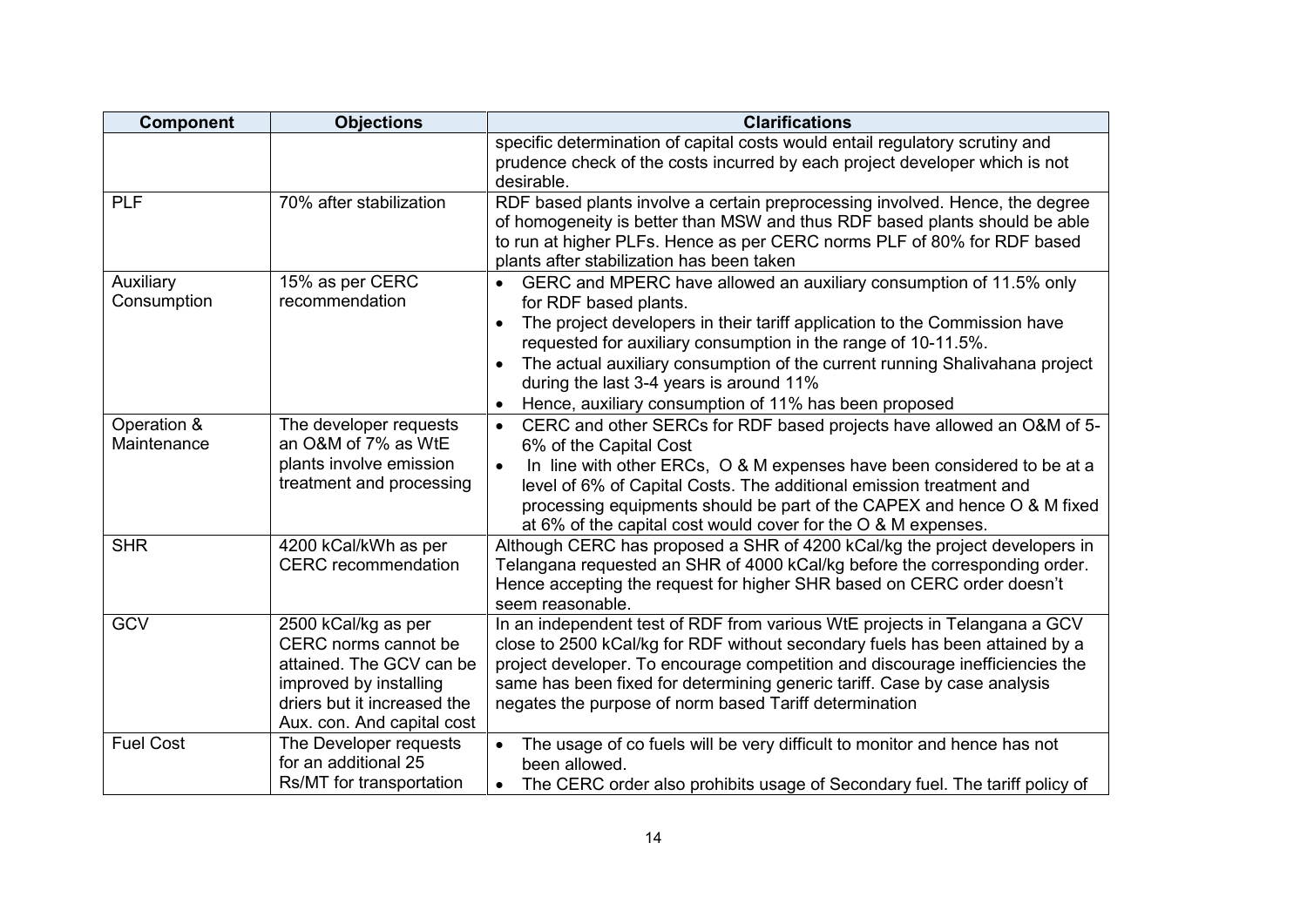| <b>Component</b>               | <b>Objections</b>                                                                                                                                                                                        | <b>Clarifications</b>                                                                                                                                                                                                                                                                                                                                                                                                                                                                                                                                                                                       |
|--------------------------------|----------------------------------------------------------------------------------------------------------------------------------------------------------------------------------------------------------|-------------------------------------------------------------------------------------------------------------------------------------------------------------------------------------------------------------------------------------------------------------------------------------------------------------------------------------------------------------------------------------------------------------------------------------------------------------------------------------------------------------------------------------------------------------------------------------------------------------|
|                                | and 200Rs/MT for Co<br>fuels, totaling up to 2400<br>Rs/MT                                                                                                                                               | obligates DISCOMS to buy power from WtE plants. Usage of secondary<br>fuels would defeat the purpose of encouraging WtE power plants.<br>MPERC and GERC have allowed for only 1320 Rs/MT<br>$\bullet$<br>As per the data provided by the developers processing cost varied from 752<br>Rs/MT to 825 Rs/MT and transportation cost varied from 650 Rs/MT to<br>1300Rs/MT.<br>A total fuel cost of Rs 1800/ MT has been finalized including the<br>transportation costs for a distance of 80-90 KM<br>$\bullet$                                                                                               |
| <b>Fuel Cost</b><br>Escalation | 5% as proposed by<br><b>TSERC</b> is acceptable                                                                                                                                                          |                                                                                                                                                                                                                                                                                                                                                                                                                                                                                                                                                                                                             |
| Loan Tenure                    | The CERC<br>recommendation is<br>agreeable                                                                                                                                                               | RBI circular as per, "Master Circular - Prudential norms on Income<br>Recognition, Asset Classification and Provisioning pertaining to Advances"<br>dated $1^{st}$ July 2015 allows the banks to provide loans with loan tenure up to<br>80% of the project life. Considering a project life of 20 years, the loan tenure<br>would be 16 years.<br>IREDA in the Financing Norms and Schemes dated 01 <sup>st</sup> November 2015<br>$\bullet$<br>has allowed for loan repayment schedule of 10-15 Years.<br>Hence a loan tenure of 15 years has been suggested keeping in mind the<br>interest of consumers |
| Interest on Debt               | The project developer<br>requests interest on term<br>loan be 13% and as 1%<br>fees is being charged by<br>asset manager and DSRA<br>and FRA imact to about<br>.5% on the PMDO interest<br>rate of 11.5% | IREDA in the Financing Norms and Schemes dated 01 <sup>st</sup> November 2015<br>$\bullet$<br>has laid down the following interest rates for Biomass Power and other<br>sector projects. The interest rate ranges from a low 10.60% to a high of<br>11.90%<br>WtE projects would also be eligible to avail such loans from IREDA and<br>$\bullet$<br>hence a benchmark Grade II interest rate along with an additional allowance<br>of 0.25% can be applied to WtE projects. Hence 11.5% has been suggested                                                                                                 |
| Interest on Working<br>Capital | 13.5%                                                                                                                                                                                                    | Since the term loans of 11.5% can be availed and with renewed focus on<br>Swachh Bharat and additional 1% has been allowed and Interest on working<br>capital is proposed at 12.5%                                                                                                                                                                                                                                                                                                                                                                                                                          |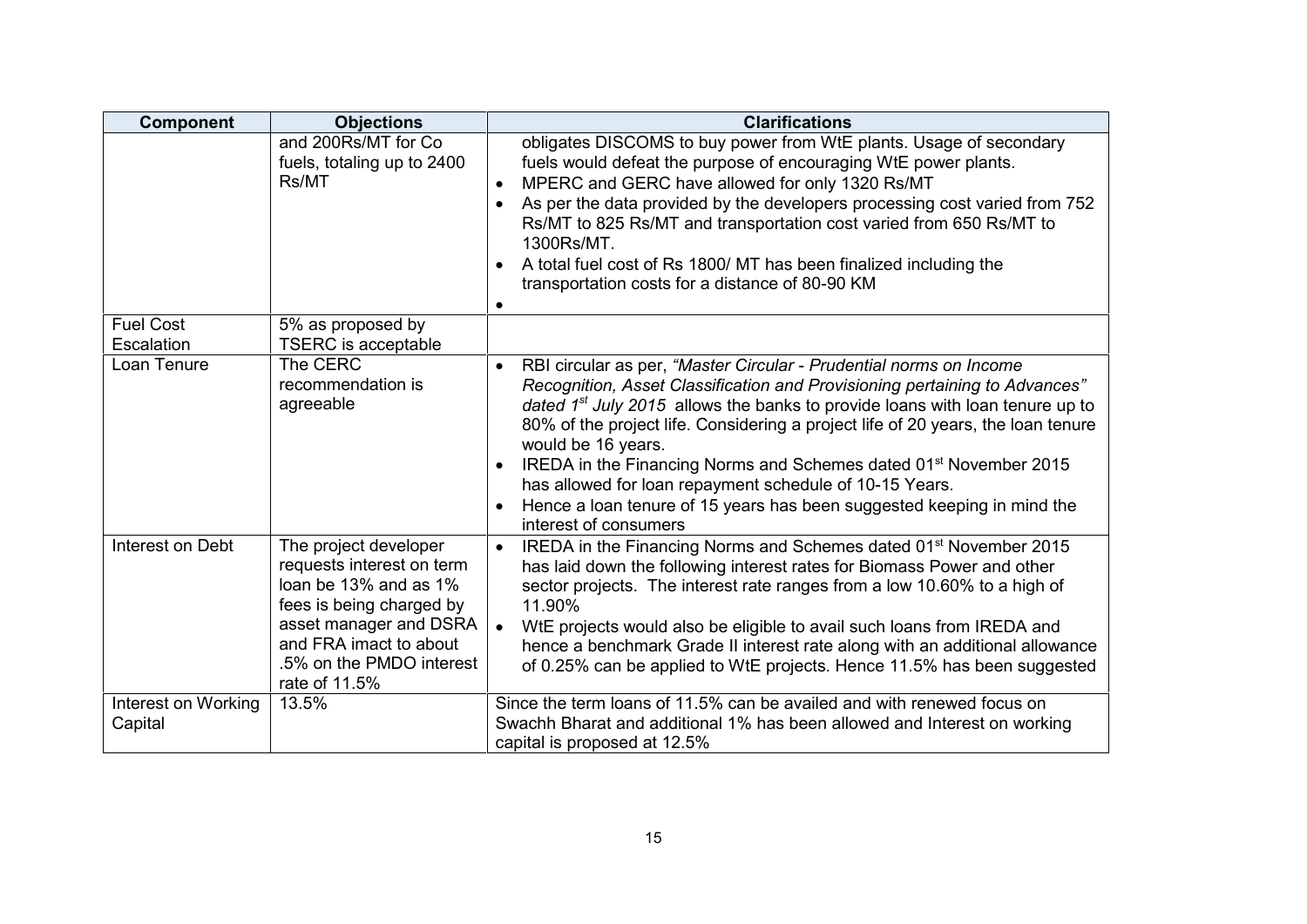# **3 IL&FS**

| <b>Component</b>           | <b>Objections</b>                                                            | <b>Clarifications</b>                                                                                                                                                                                                                                                                                                                                                                                                                                                                                                                                                                                                                                                                                                                                                                                                                                                                                                                                                                                           |
|----------------------------|------------------------------------------------------------------------------|-----------------------------------------------------------------------------------------------------------------------------------------------------------------------------------------------------------------------------------------------------------------------------------------------------------------------------------------------------------------------------------------------------------------------------------------------------------------------------------------------------------------------------------------------------------------------------------------------------------------------------------------------------------------------------------------------------------------------------------------------------------------------------------------------------------------------------------------------------------------------------------------------------------------------------------------------------------------------------------------------------------------|
| <b>Capital Cost</b>        | 15 Crs./MW                                                                   | For RDF based Technology<br>• A comparative analysis of the tariff orders passed by other SERCs has been<br>carried out. MPERC and GERC have followed norm based approach and<br>have allowed a capital cost of Rs 6 cr/MW and Rs 6.3 crs/MW respectively.<br>• A prudence assessment of the capital costs submitted by the project<br>developer has been carried out. The expenses incurred towards operation of<br>processing facilities and transportation of fuel has not been considered<br>under capital costs.<br>• A reasonable level of Interest during Construction (IDC) has been<br>considered towards capital cost.<br>With the aforesaid adjustments in the Capital Cost, the Capital Cost of these<br>projects lie in the range of Rs. 6.60-7.30 Crs./MW<br>Considering the capital cost allowed by different ERCs and the prudence<br>check exercise of the Capital cost information furnished by the project<br>developers, capital cost of Rs 7 crs/MW can be considered to be<br>reasonable. |
| Auxiliary<br>Consumption   | 11% as per CERC<br>recommendation                                            | GERC and MPERC have allowed an auxiliary consumption of 11.5% only<br>for RDF based plants.<br>The project developers in their tariff application to the Commission have<br>requested for auxiliary consumption in the range of 10-11.5%.<br>The actual auxiliary consumption of the current running Shalivahana project<br>during the last 3-4 years is around 11%<br>Hence, auxiliary consumption of 11% has been proposed                                                                                                                                                                                                                                                                                                                                                                                                                                                                                                                                                                                    |
| Operation &<br>Maintenance | Rs. 90 Lakhs/MW<br>including Flue gas<br>treatment and leachate<br>treatment | As the Commission is fixing a norm based tariff, the collection of waste has<br>not been considered as a processing cost.<br>The expenditure towards processing of waste and transportation of waste<br>$\bullet$<br>has already been allowed under fuel cost.<br>CERC and other SERCs for RDF based projects have allowed an O&M of 5-<br>6% of the Capital Cost<br>In line with other ERCs, O & M expenses have been considered to be at a                                                                                                                                                                                                                                                                                                                                                                                                                                                                                                                                                                    |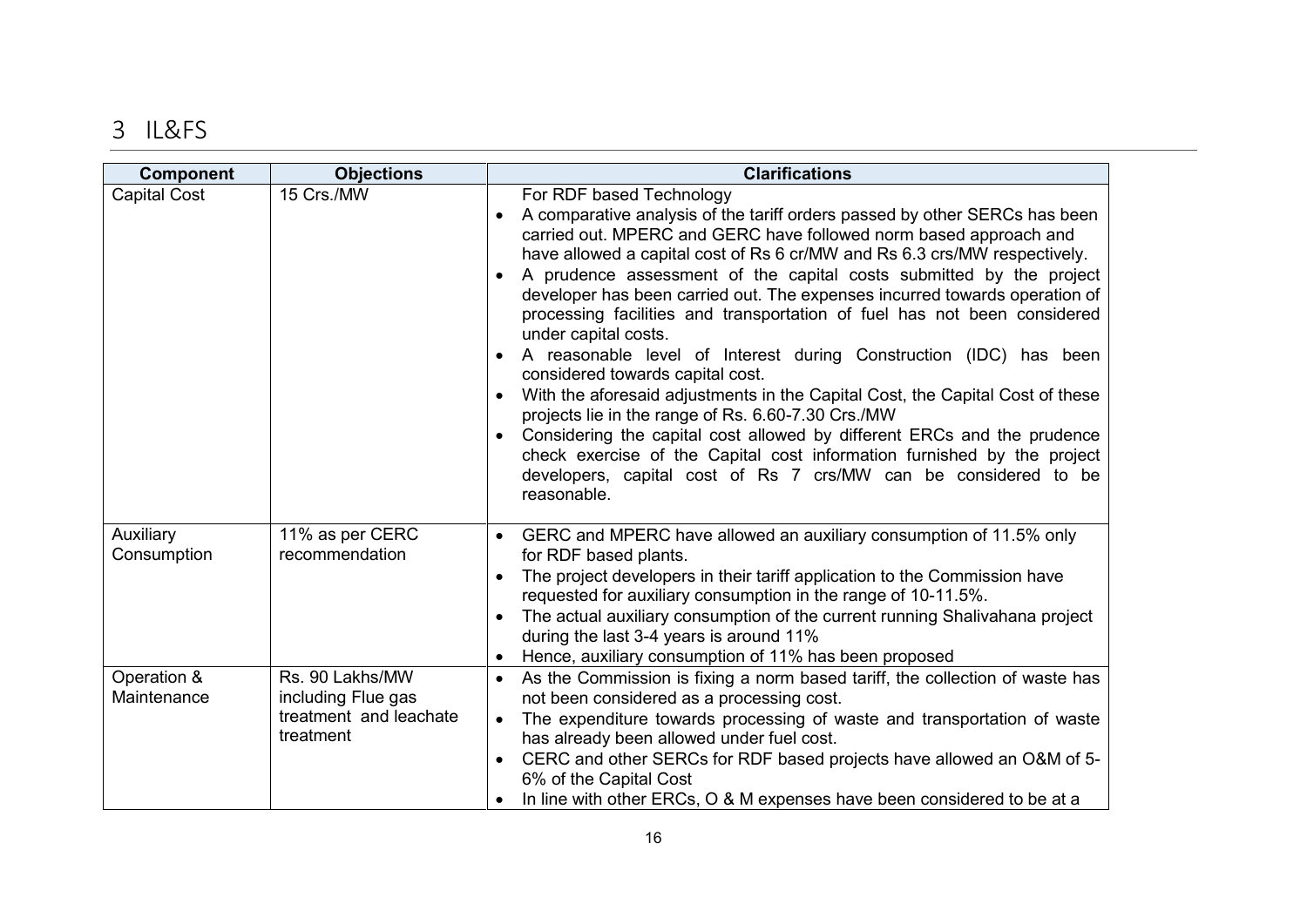| <b>Component</b> | <b>Objections</b>                                                                 | <b>Clarifications</b>                                                                                                                                                                                                                                                                                                                                                                                                                                                                                                                                                                                                                                                                                                                                                                                    |
|------------------|-----------------------------------------------------------------------------------|----------------------------------------------------------------------------------------------------------------------------------------------------------------------------------------------------------------------------------------------------------------------------------------------------------------------------------------------------------------------------------------------------------------------------------------------------------------------------------------------------------------------------------------------------------------------------------------------------------------------------------------------------------------------------------------------------------------------------------------------------------------------------------------------------------|
|                  |                                                                                   | level of 6% of Capital Costs.                                                                                                                                                                                                                                                                                                                                                                                                                                                                                                                                                                                                                                                                                                                                                                            |
| <b>SHR</b>       | 4200 kCal/kWh as per<br><b>CERC</b> recommendation                                | An SHR of 4,000 Kcal/KWh has been proposed based on the information<br>furnished by the project developers. Due to technological improvement, it is<br>expected that SHR might further reduce in the future for upcoming projects.<br>Hence the proposed level of 4,000 Kcal/KWh is reasonable.                                                                                                                                                                                                                                                                                                                                                                                                                                                                                                          |
| <b>GCV</b>       | GCV in the range of 2000<br>kCal/kWh to 2200<br>kCal/kWh to be<br>considered      | An independent test of RDF samples from various parts of Telangana has<br>estimated the GCV in the range 1800-2450 kCal/kg without usage of secondary<br>fuels. Considering the homogeneity in the type of waste found in Telangana,<br>and with proper processing, storage and improved transportation, it is felt that<br>GCV can be fixed at a level of 2,500 Kcal/KWh.                                                                                                                                                                                                                                                                                                                                                                                                                               |
| <b>Fuel Cost</b> | Fuel Cost in the range of<br>2200 Rs./ MT-2400.<br>Rs./MT should be<br>considered | The purpose of setting up WtE projects is to ensure maximum processing of<br>$\bullet$<br>MSW in the most efficient and environment friendly manner. The usage of<br>secondary fuels defeats this purpose and hence the Commission has not<br>considered usage of any secondary fuels while determining the fuel cost.<br>• CERC order also prohibits usage of Secondary fuel.<br>MPERC and GERC have allowed for a fuel cost for RDF projects of Rs.1320<br>/Tonne<br>As per the data provided by the developers processing cost varied from Rs.<br>$\bullet$<br>752 /Tonne to Rs. 825 /Tonne and transportation cost varied from Rs. 650<br>/Tonne to Rs. 1300/Tonne.<br>Hence, A total fuel cost of Rs. 1800/Tonne has been proposed including the<br>transportation costs for a distance of 80-90 KM |
| <b>Fuel Mix</b>  | Co fuels up to 25% of the<br>fuel should be allowed                               | The purpose of setting up WtE projects is to ensure maximum processing of<br>$\bullet$<br>MSW in the most efficient and environment friendly manner. The usage of<br>secondary fuels defeats this purpose and hence the Commission has not<br>considered usage of any secondary fuels while determining the fuel cost.<br>Constant monitoring to prevent over usage of the secondary fuels is another<br>challenge.                                                                                                                                                                                                                                                                                                                                                                                      |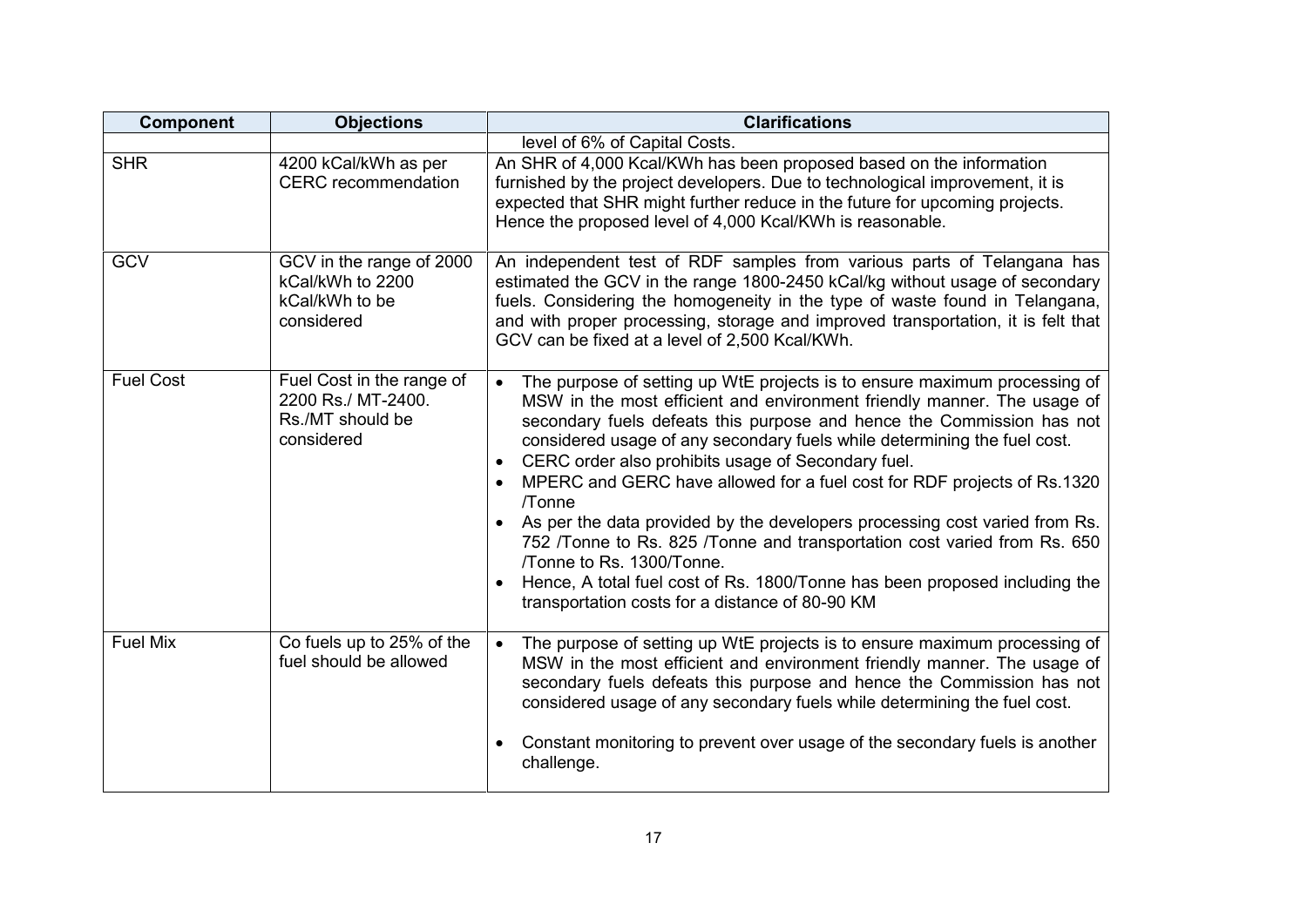| <b>Component</b>               | <b>Objections</b>                                                                                                                                                                                                              | <b>Clarifications</b>                                                                                                                                                                                                                                                                                                                                                                                                                                                                                                                                                                                     |
|--------------------------------|--------------------------------------------------------------------------------------------------------------------------------------------------------------------------------------------------------------------------------|-----------------------------------------------------------------------------------------------------------------------------------------------------------------------------------------------------------------------------------------------------------------------------------------------------------------------------------------------------------------------------------------------------------------------------------------------------------------------------------------------------------------------------------------------------------------------------------------------------------|
| <b>Fuel Cost</b><br>Escalation | 6% against the CERC<br>recommended 5%<br>because of high inflation<br>rates                                                                                                                                                    | CERC and different SERC have allowed a fuel cost escalation of 5%. It is felt<br>that a 5% fuel price escalation is sufficient to account for the inflation.                                                                                                                                                                                                                                                                                                                                                                                                                                              |
| Loan Tenure                    | The CERC<br>recommendation is<br>agreeable as, the current<br>economic conditions are<br>not favorable and WtE<br>projects are considered<br>high risk projects. Hence<br>long terms loans like 15<br>years cannot be possible | RBI circular as per, "Master Circular - Prudential norms on Income"<br>Recognition, Asset Classification and Provisioning pertaining to Advances"<br>dated $1st$ July 2015 allows the banks to provide loans with loan tenure up to<br>80% of the project life. Considering a project life of 20 years, the loan tenure<br>would be 16 years.<br>IREDA in the Financing Norms and Schemes dated 01 <sup>st</sup> November 2015<br>$\bullet$<br>has allowed for loan repayment schedule of 10-15 Years.<br>Hence a loan tenure of 15 years has been suggested keeping in mind the<br>interest of consumers |
| Interest on Debt               | The project developer<br>requests interest on term<br>loan be 13% as, the<br>current economic<br>conditions are not<br>favorable and WtE<br>projects are considered<br>high risk projects.                                     | IREDA in the Financing Norms and Schemes dated 01 <sup>st</sup> November 2015<br>has laid down the following interest rates for Biomass Power and other<br>sector projects. The interest rate ranges from a low 10.60% to a high of<br>11.90%<br>WtE projects would also be eligible to avail such loans from IREDA and<br>hence a benchmark Grade II interest rate along with an additional allowance<br>of 0.25% can be applied to WtE projects. Hence 11.5% has been suggested                                                                                                                         |
| Interest on Working<br>Capital | 13.5%                                                                                                                                                                                                                          | Since the loan term loans of 11.5% can be availed and with renewed focus on<br>Swachh Bharat and additional 1% has been allowed and Interest on working<br>capital is suggested at 12.5%                                                                                                                                                                                                                                                                                                                                                                                                                  |

# **4 SHALIVAHANA GREEN ENERGY LIMITED**

| <b>Component</b> | <b>Objections</b>       | <b>Clarifications</b>                                                                                                                                                                                                                       |
|------------------|-------------------------|---------------------------------------------------------------------------------------------------------------------------------------------------------------------------------------------------------------------------------------------|
| ⊩ PLF            | 75% after stabilization | For RDF based plants certain preprocessing is involved. Hence, the degree of<br>homogeneity is better than MSW and thus RDF based plants should be able to<br>run at higher PLFs. Hence PLF of 80% for RDF based plants after stabilization |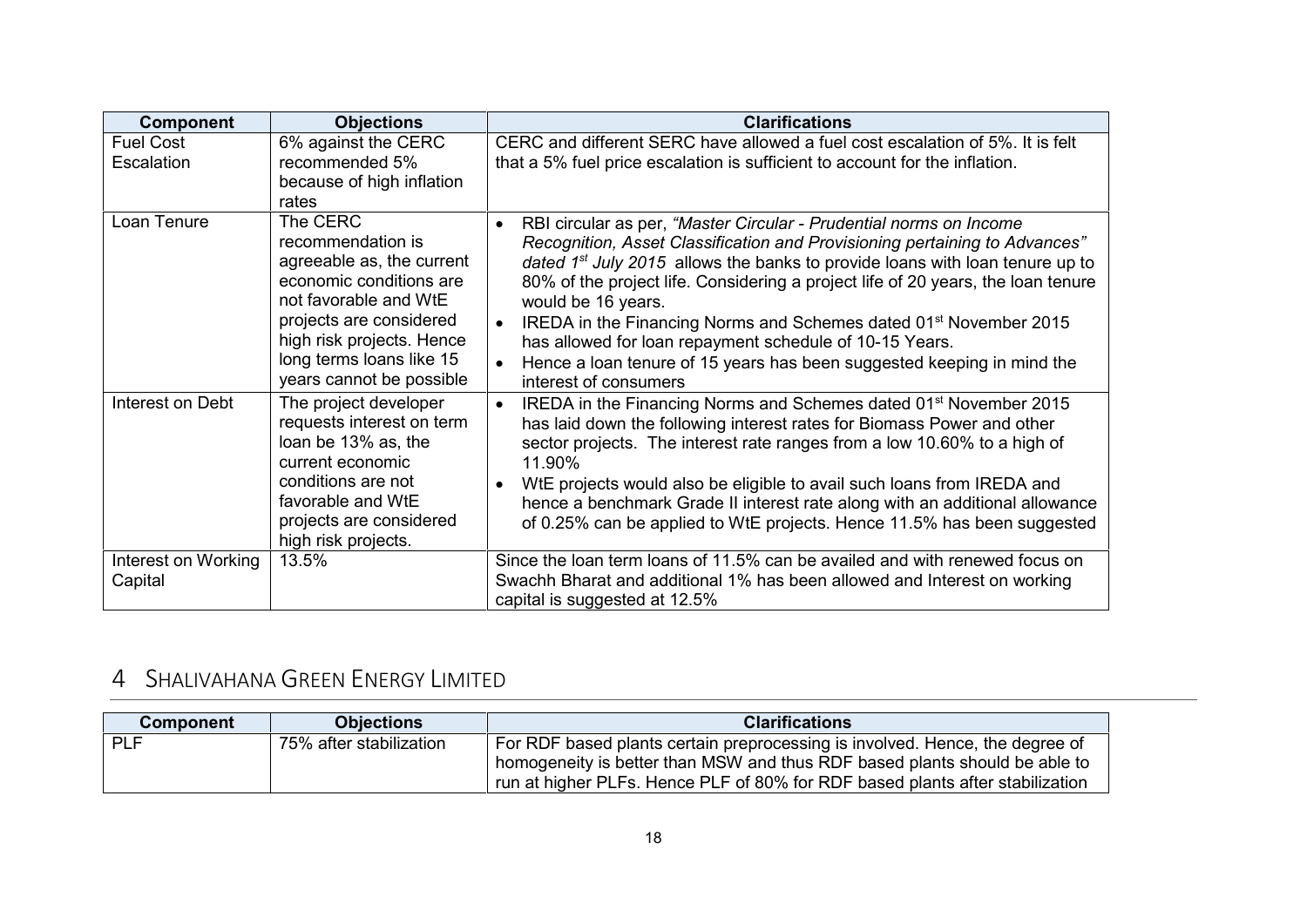| <b>Component</b>           | <b>Objections</b>                                                                                                                                              | <b>Clarifications</b>                                                                                                                                                                                                                                                                                                                                                                                                                                                                                                                                                   |
|----------------------------|----------------------------------------------------------------------------------------------------------------------------------------------------------------|-------------------------------------------------------------------------------------------------------------------------------------------------------------------------------------------------------------------------------------------------------------------------------------------------------------------------------------------------------------------------------------------------------------------------------------------------------------------------------------------------------------------------------------------------------------------------|
|                            |                                                                                                                                                                | has been proposed and this is in line with the norm proposed by CERC and<br>other SERCs                                                                                                                                                                                                                                                                                                                                                                                                                                                                                 |
| Auxiliary<br>Consumption   | 13% as 11% is too low in<br>comparison with the<br>CERC recommendation of<br>15%                                                                               | • GERC and MPERC have allowed an auxiliary consumption of 11.5% only<br>for RDF based plants.<br>The project developers in their tariff application to the Commission have<br>$\bullet$<br>requested for auxiliary consumption in the range of 10-11.5%.<br>The actual auxiliary consumption of the current running Shalivahana project<br>during the last 3-4 years is around 11%<br>Hence, auxiliary consumption of 11% has been proposed                                                                                                                             |
| Operation &<br>Maintenance | The developer requests<br>an O&M of 7% as they<br>have to do source<br>separation, door to door<br>collection and processing<br>as per MSW Rules 2000.         | Collection of waste is in the jurisdiction of the Local Municipal bodies over<br>$\bullet$<br>which the commission has no authority.<br>Higher operating expenditures due to decentralized processes cannot be<br>requested as processing fee is taken separately in the fuel costs<br>And for the plant to fully comply with MSW 2000 rules, maintenance of<br>$\bullet$<br>scientific landfill is a must.<br>• As per the actual running data submitted by the developer the O&M was<br>found to be at 5.81% of the Capital Cost.<br>Hence O&M of 6% seems sufficient |
| <b>SHR</b>                 | 4200 kCal/kWh as per<br><b>CERC</b> recommendation                                                                                                             | Although CERC has proposed a SHR of 4200 kCal/kg, the project developers in<br>Telangana requested an SHR of 4000 kCal/kg before the corresponding order.<br>Hence accepting the request for higher SHR based on CERC order doesn't<br>seem prudent.                                                                                                                                                                                                                                                                                                                    |
| <b>GCV</b>                 | 2500 kCal/kg as per<br>CERC norms cannot be<br>attained. The GCV can be<br>improved by installing<br>driers but it increased the<br>Aux. con. And capital cost | In an independent test of RDF from various WtE projects in Telangana a GCV<br>close to 2500 kCal/kg for RDF without secondary fuels has been attained by a<br>project developer. To encourage competition and discourage inefficiencies the<br>same has been fixed for determining generic tariff. Case by case analysis<br>negates the purpose of norm based determination of Tariff.                                                                                                                                                                                  |
| <b>Fuel Cost</b>           | The Developer requests<br>for an additional 400<br>Rs/MT for transportation<br>and 200Rs/MT for Co.<br>fuels, totaling up to 2400                              | The purpose of setting up WtE projects is to ensure maximum processing of<br>MSW in the most efficient and environment friendly manner. The usage of<br>secondary fuels defeats this purpose and hence the Commission has not<br>considered usage of any secondary fuels while determining the fuel cost.<br>CERC order also prohibits usage of Secondary fuel.                                                                                                                                                                                                         |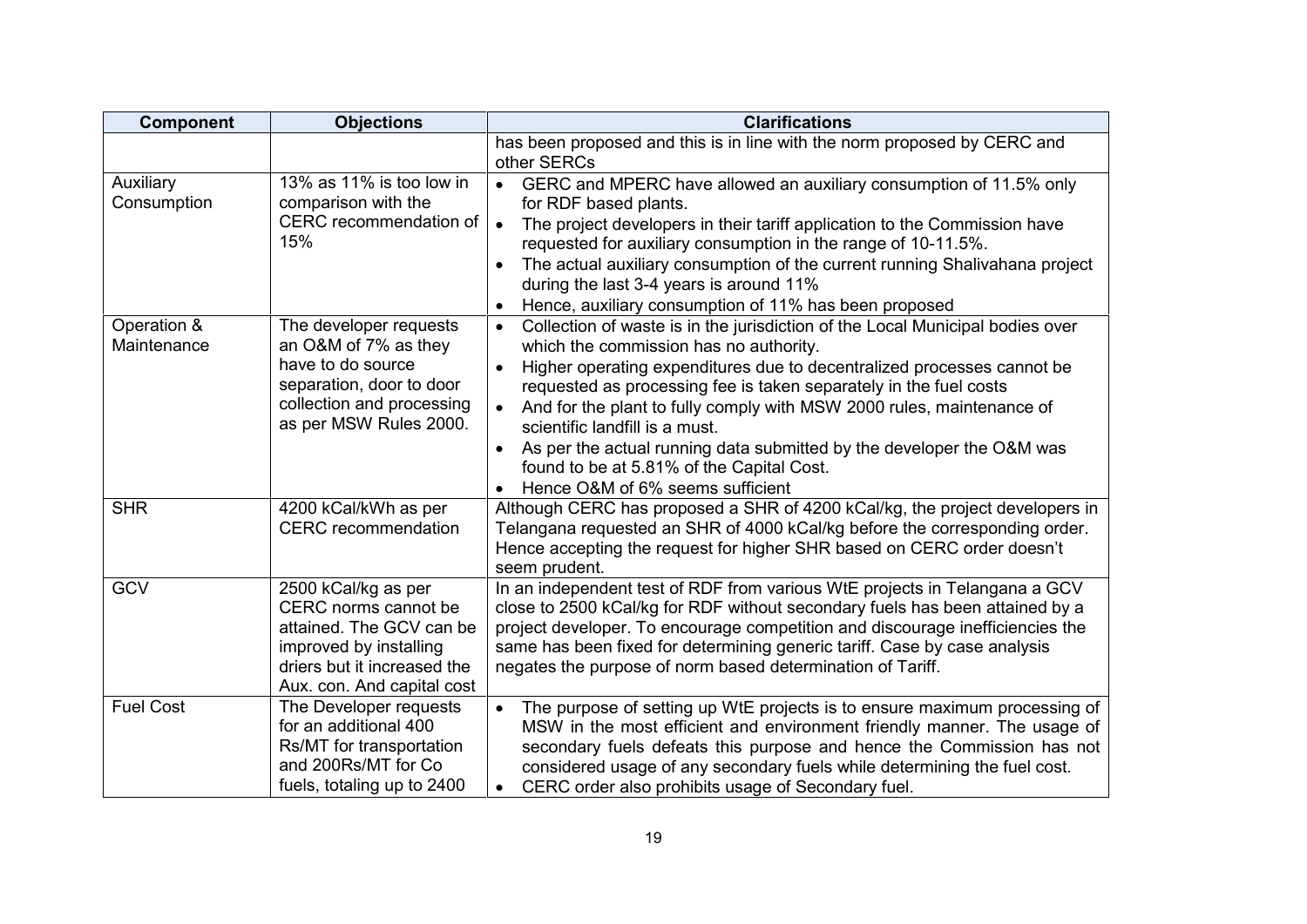| <b>Component</b>               | <b>Objections</b>                                                           | <b>Clarifications</b>                                                                                                                                                                                                                                                                                               |
|--------------------------------|-----------------------------------------------------------------------------|---------------------------------------------------------------------------------------------------------------------------------------------------------------------------------------------------------------------------------------------------------------------------------------------------------------------|
|                                | Rs/MT                                                                       | MPERC and GERC have allowed for a fuel cost for RDF projects of Rs.1320<br>/Tonne                                                                                                                                                                                                                                   |
|                                |                                                                             | As per the data provided by the developers processing cost varied from Rs.<br>752 /Tonne to Rs. 825 /Tonne and transportation cost varied from Rs. 650<br>Tonne to Rs. 1300/Tonne.<br>Hence, A total fuel cost of Rs. 1800/Tonne has been proposed including the<br>transportation costs for a distance of 80-90 KM |
| <b>Fuel Cost</b><br>Escalation | 6% against the CERC<br>recommended 5%<br>because of high inflation<br>rates | CERC and different SERC have allowed a fuel cost escalation of 5%. It is felt<br>that a 5% fuel price escalation is sufficient to account for the inflation.                                                                                                                                                        |

# **5 RDF POWER PROJECTS**

| <b>Component</b>         | <b>Objections</b>                        | <b>Clarifications</b>                                                                                                                                                                                                                                                                                                                                                                        |
|--------------------------|------------------------------------------|----------------------------------------------------------------------------------------------------------------------------------------------------------------------------------------------------------------------------------------------------------------------------------------------------------------------------------------------------------------------------------------------|
| <b>Capital Cost</b>      | Allow for 15 Crs/MW as<br>per CERC Norms | GERC has allowed for 14 Crs./MW for MSW based plants.<br>Preliminary and pre operating expenses have been capped at 4% as done<br>by various SERCs. Based on similar projects across India, IDC would fall in<br>the range of 10-11% of the capital costs.<br>Considering the above factors CAPEX of 14 Crs/MW has been proposed.                                                            |
| <b>PLF</b>               | 70% after stabilization                  | RDF based plants involve a certain preprocessing involved. Hence, the degree<br>of homogeneity is better than MSW and thus RDF based plants should be able<br>to run at higher PLFs. Hence as per CERC norms PLF of 80% for RDF based<br>plants after stabilization has been taken. For MSW based plants, a discount has<br>been given and PLF after stabilization has been proposed at 75%. |
| Auxiliary<br>Consumption | 18% as per the load data                 | GERC has allowed for Aux. consumption of 12% for MSW based projects<br>The developers have requested only for 10% in their petition to the TSERC.<br>As per the actual plant running data submitted by one of the developer the<br>Auxiliary consumption was seen as 11%. But that was a RDF based                                                                                           |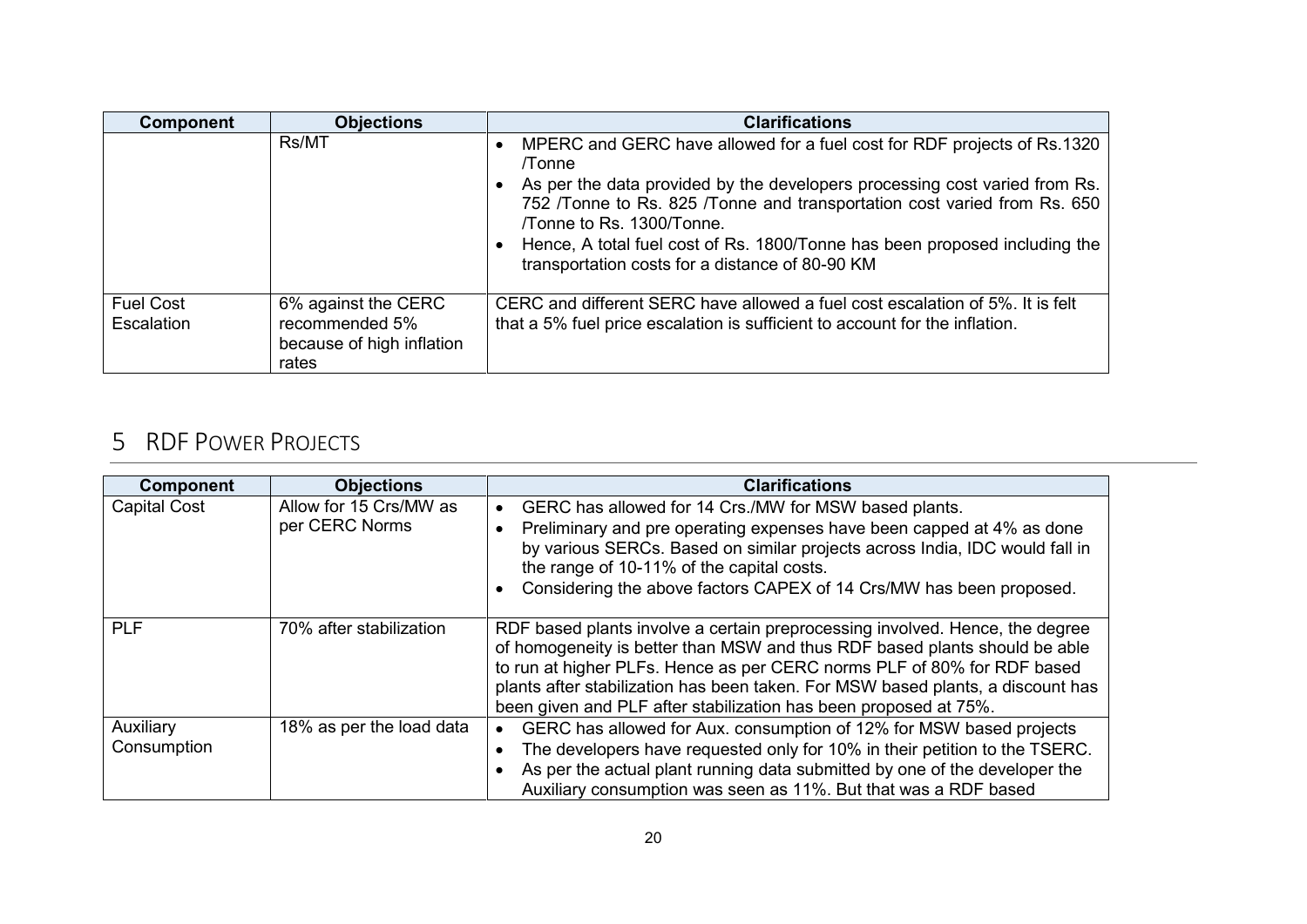| Component                      | <b>Objections</b>                                                                                                                                              | <b>Clarifications</b>                                                                                                                                                                                                                                                                                                                                     |
|--------------------------------|----------------------------------------------------------------------------------------------------------------------------------------------------------------|-----------------------------------------------------------------------------------------------------------------------------------------------------------------------------------------------------------------------------------------------------------------------------------------------------------------------------------------------------------|
|                                |                                                                                                                                                                | technology.<br>Hence 12% Auxiliary consumption is proposed for MSW based projects<br>seems sufficient.                                                                                                                                                                                                                                                    |
| Operation &<br>Maintenance     | The developer requests<br>an O&M of 8% as they<br>have to transport rejects<br>to sanitary landfill, and<br>properly treat flue gas and<br>leachate            | For the plant to fully comply with MSW 2000 rules, maintenance of scientific<br>$\bullet$<br>landfill is a must.<br>Adherence to environmental norms is a must for the MSW plants.<br>$\bullet$<br>Hence the proposed norm of 6% of capital cost is reasonable<br>$\bullet$                                                                               |
| <b>SHR</b>                     | 4200 kCal/kWh as per<br><b>CERC</b> recommendation                                                                                                             | Although CERC has proposed a SHR of 4200 kCal/kg the project developers<br>requested an SHR of 4000 kCal/kg before the corresponding order. Hence<br>accepting the request for higher SHR based on CERC order is not reasonable.                                                                                                                          |
| <b>GCV</b>                     | 2500 kCal/kg as per<br>CERC norms cannot be<br>attained. The GCV can be<br>improved by installing<br>driers but it increased the<br>Aux. con. And capital cost | Not applicable for MSW based plant                                                                                                                                                                                                                                                                                                                        |
| <b>Fuel Cost</b>               | The Developer requests<br>for an additional 400<br>Rs/MT for transportation<br>and 200Rs/MT for Co<br>fuels, totaling up to 2400<br>Rs/MT                      | Not Applicable for MSW based plant                                                                                                                                                                                                                                                                                                                        |
| <b>Fuel Cost</b><br>Escalation | 6% against the CERC<br>recommended 5%<br>because of high inflation<br>rates                                                                                    | Not applicable for MSW based plant                                                                                                                                                                                                                                                                                                                        |
| Loan Tenure                    | The CERC<br>recommendation is<br>agreeable                                                                                                                     | RBI circular as per, "Master Circular - Prudential norms on Income<br>$\bullet$<br>Recognition, Asset Classification and Provisioning pertaining to Advances"<br>dated $1st$ July 2015 allows the banks to provide loans with loan tenure up to<br>80% of the project life. Considering a project life of 20 years, the loan tenure<br>would be 16 years. |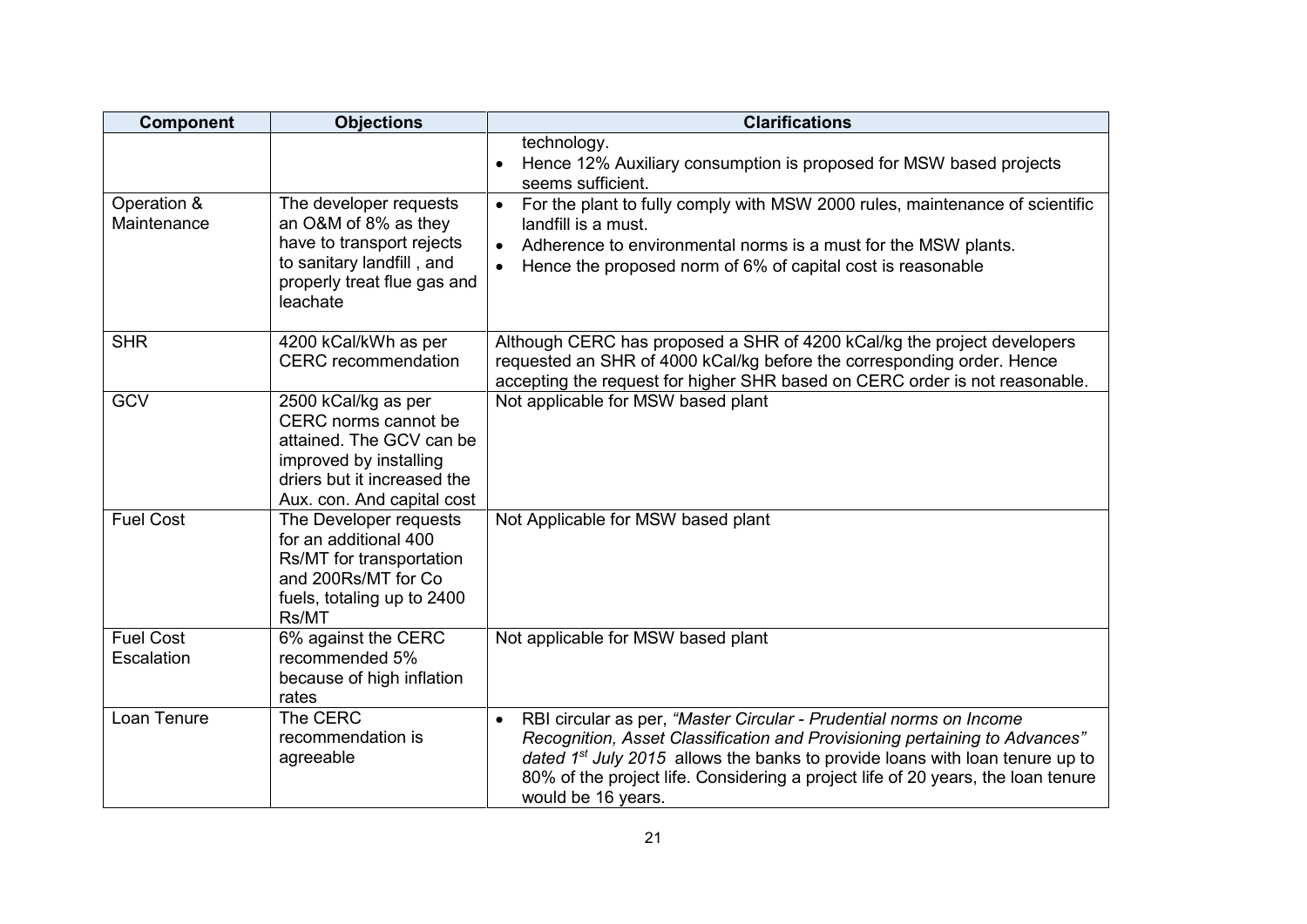| <b>Component</b>    | <b>Objections</b>                                                                                                                                                                                        | <b>Clarifications</b>                                                                                                                                                                                                                                                                                                                                                                                                                                                                |
|---------------------|----------------------------------------------------------------------------------------------------------------------------------------------------------------------------------------------------------|--------------------------------------------------------------------------------------------------------------------------------------------------------------------------------------------------------------------------------------------------------------------------------------------------------------------------------------------------------------------------------------------------------------------------------------------------------------------------------------|
|                     |                                                                                                                                                                                                          | IREDA in the Financing Norms and Schemes dated 01 <sup>st</sup> November 2015<br>has allowed for loan repayment schedule of 10-15 Years.                                                                                                                                                                                                                                                                                                                                             |
|                     |                                                                                                                                                                                                          | • Hence a loan tenure of 15 years has been suggested keeping in mind the<br>interest of consumers                                                                                                                                                                                                                                                                                                                                                                                    |
| Interest on Debt    | The project developer<br>requests interest on term<br>loan be 13% and as 1%<br>fees is being charged by<br>asset manager and DSRA<br>and FRA imact to about<br>.5% on the PMDO interest<br>rate of 11.5% | IREDA in the Financing Norms and Schemes dated 01 <sup>st</sup> November 2015<br>has laid down the following interest rates for Biomass Power and other<br>sector projects. The interest rate ranges from a low 10.60% to a high of<br>$11.90\%$<br>WtE projects would also be eligible to avail such loans from IREDA and<br>hence a benchmark Grade II interest rate along with an additional allowance<br>of 0.25% can be applied to WtE projects. Hence 11.5% has been suggested |
| Interest on Working | 13.5%                                                                                                                                                                                                    | Since the loan term loans of 11.5% can be availed and with renewed focus on                                                                                                                                                                                                                                                                                                                                                                                                          |
| Capital             |                                                                                                                                                                                                          | Swachh Bharat and additional 1% has been allowed and Interest on working<br>capital is suggested at 12.5%                                                                                                                                                                                                                                                                                                                                                                            |

# **6 HYDERABAD INTEGRATED MSW LTD.**

| <b>Component</b>    | <b>Objections</b>                               | <b>Clarifications</b>                                                                                                                                                                                                                                                                                                                                                                                                                                                                                                                                                                                                                                                                                                                                                                                                                                               |
|---------------------|-------------------------------------------------|---------------------------------------------------------------------------------------------------------------------------------------------------------------------------------------------------------------------------------------------------------------------------------------------------------------------------------------------------------------------------------------------------------------------------------------------------------------------------------------------------------------------------------------------------------------------------------------------------------------------------------------------------------------------------------------------------------------------------------------------------------------------------------------------------------------------------------------------------------------------|
| <b>Capital Cost</b> | Allow for 15 Crs/MW for<br>RDF based technology | For RDF based technology $-$<br>$\bullet$<br>A comparative analysis of the tariff orders passed by other SERCs has been<br>carried out. MPERC and GERC have followed norm based approach and<br>have allowed a capital cost of Rs 6 cr/MW and Rs 6.3 crs/MW respectively.<br>• A prudence assessment of the capital costs submitted by the project<br>developer has been carried out. The expenses incurred towards operation of<br>processing facilities and transportation of fuel has not been considered<br>under capital costs.<br>• A reasonable level of Interest during Construction (IDC) has been<br>considered towards capital cost.<br>• With the aforesaid adjustments in the Capital Cost, the Capital Cost of these<br>projects lie in the range of Rs. 6.60-7.30 Crs./MW<br>Considering the capital cost allowed by different ERCs and the prudence |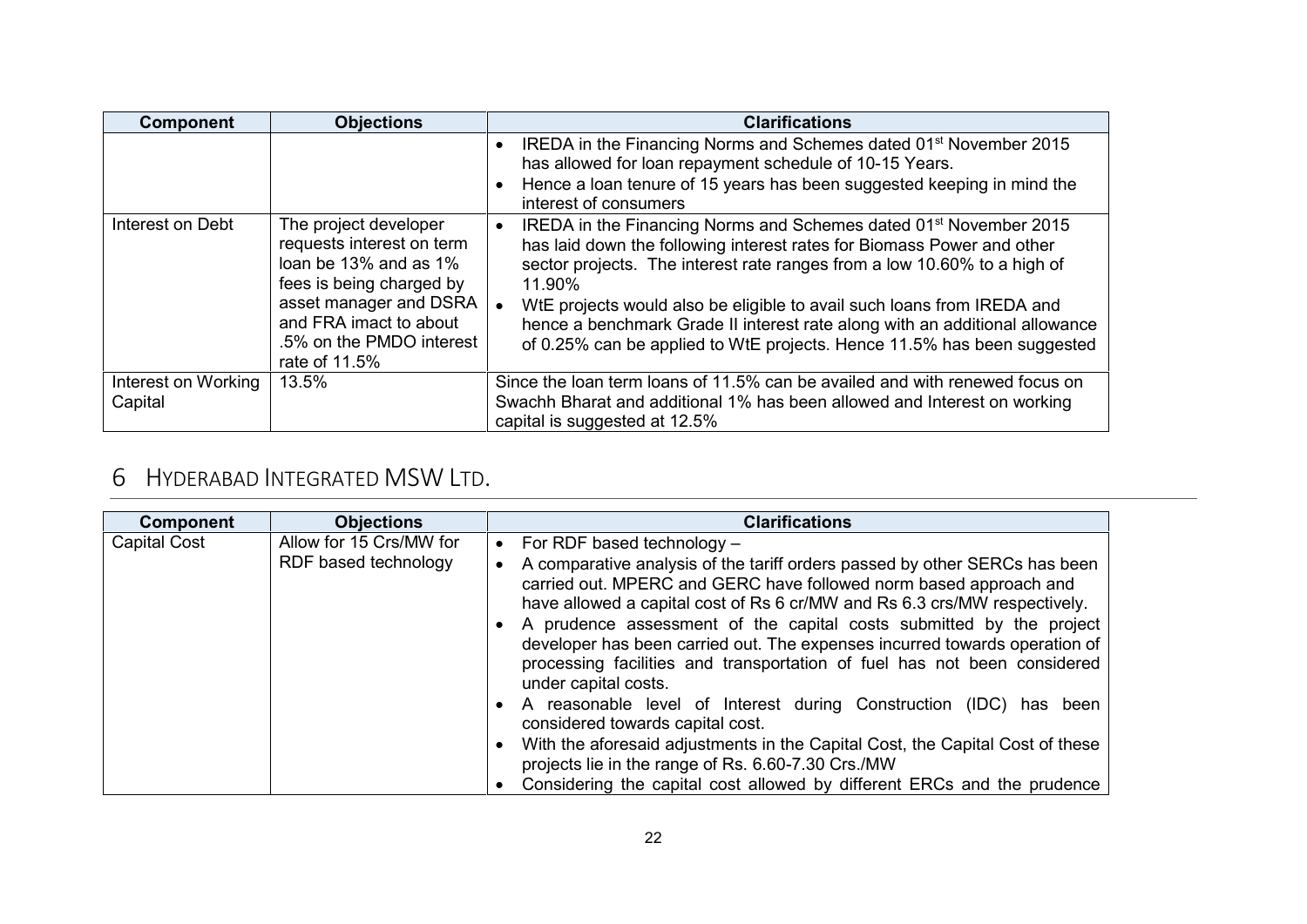| Component                      | <b>Objections</b>                                                                                                                                              | <b>Clarifications</b>                                                                                                                                                                                                                                                                                                                                                |
|--------------------------------|----------------------------------------------------------------------------------------------------------------------------------------------------------------|----------------------------------------------------------------------------------------------------------------------------------------------------------------------------------------------------------------------------------------------------------------------------------------------------------------------------------------------------------------------|
|                                |                                                                                                                                                                | check exercise of the Capital cost information furnished by the project<br>developers, capital cost of Rs 7 crs/MW can be considered to be reasonable<br>for RDF based plants                                                                                                                                                                                        |
| <b>PLF</b>                     | 70% after stabilization as<br>per CERC (CERC says<br>$80\%$ )                                                                                                  | RDF based plants involve a certain preprocessing involved. Hence, the degree<br>of homogeneity is better than MSW and thus RDF based plants should be able<br>to run at higher PLFs. Hence as per CERC norms PLF of 80% for RDF based<br>plants after stabilization has been taken.                                                                                  |
| Operation &<br>Maintenance     | 7% for Asian countries                                                                                                                                         | As per the actual running data submitted by the developer the O&M was<br>found to be at 5.81% of the Capital Cost.<br>CERC recommendations suggest 6% of the capital cost.<br>$\bullet$<br>Going for norm based tariffs to encourage efficiencies Hence O&M of 6%<br>$\bullet$<br>seems sufficient                                                                   |
| <b>SHR</b>                     | 4200 kCal/kWh as per<br><b>CERC</b> recommendation                                                                                                             | Although CERC has proposed a SHR of 4200 kCal/kg the project developers in<br>Telangana requested an SHR of 4000 kCal/kg before the corresponding order.<br>Hence accepting the request for higher SHR based on CERC order doesn't<br>seem reasonable.                                                                                                               |
| <b>GCV</b>                     | 2500 kCal/kg as per<br>CERC norms cannot be<br>attained. The GCV can be<br>improved by installing<br>driers but it increased the<br>Aux. con. And capital cost | In an independent test of RDF from various WtE projects in Telangana a GCV<br>close to 2500 kCal/kg for RDF without secondary fuels has been attained by a<br>project developer. To encourage competition and discourage inefficiencies the<br>same has been fixed for determining generic tariff. Case by case analysis<br>negates the purpose of Generic Tariff.   |
| <b>Fuel Cost</b>               | 2500 Rs/MT                                                                                                                                                     | MPERC and GERC have allowed for only 1320 Rs/MT<br>$\bullet$<br>As per the data provided by the developers processing cost varied from 752<br>Rs/MT to 825 Rs/MT and transportation cost varied from 650 Rs/MT to<br>1300Rs/MT.<br>A total fuel cost of Rs 1800/ MT has been finalized including the<br>$\bullet$<br>transportation costs for a distance of 80-90 KM |
| <b>Fuel Cost</b><br>Escalation | 6% against the CERC<br>recommended 5%<br>because of high inflation<br>rates                                                                                    | ERC and different SERC have allowed a fuel cost escalation of 5%. It is felt that<br>that a 5% fuel price escalation is sufficient to account for the inflation                                                                                                                                                                                                      |